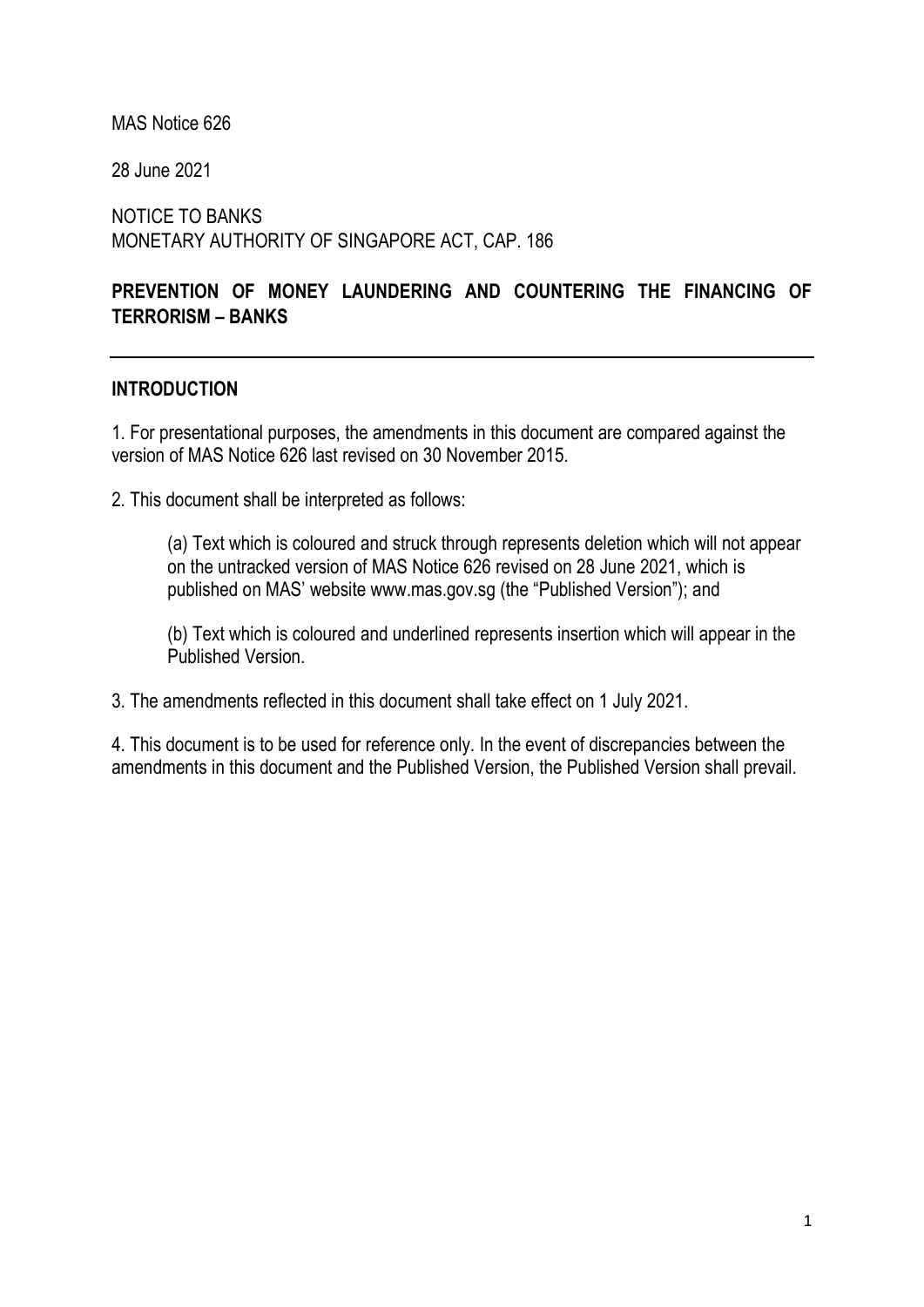#### MAS Notice 626

24 April 2015 Last revised on 30 November 2015 28 June 2021 (Refer to endnotes for history of amendments)

NOTICE TO BANKS MONETARY AUTHORITY OF SINGAPORE ACT, CAP. 186

## PREVENTION OF MONEY LAUNDERING AND COUNTERING THE FINANCING OF TERRORISM – BANKS

#### 1 INTRODUCTION

- 1.1 This Notice is issued pursuant to section 27B of the Monetary Authority of Singapore Act (Cap. 186) ("MAS Act") and applies to all banks in Singapore, as defined in section 2 of the Banking Act (Cap.19) ("BA").
- 1.2 Except for paragraphs 4, 5, 15.6 and 15.7, this Notice shall take effect from 24 May 2015. Paragraphs 4, 5, 15.6 and 15.7 shall take effect from 24 July 2015. MAS Notice 626 dated 2 July 2007 is cancelled with effect from 24 May 2015.

## 2 DEFINITIONS

2.1 For the purposes of this Notice -

"AML/CFT" means anti-money laundering and countering the financing of terrorism;

"Authority" means the Monetary Authority of Singapore;

"bank" means a bank in Singapore, as defined in section 2 of the BA;

"beneficial owner", in relation to a customer of a bank, means the natural person who ultimately owns or controls the customer or the natural person on whose behalf a transaction is conducted or business relations are established, and includes any person who exercises ultimate effective control over a legal person or legal arrangement;

"beneficiary institution" means the financial institution that receives the wire transfer from the ordering institution, directly or through an intermediary institution, and makes the funds available to the wire transfer beneficiary;

"business relations" means –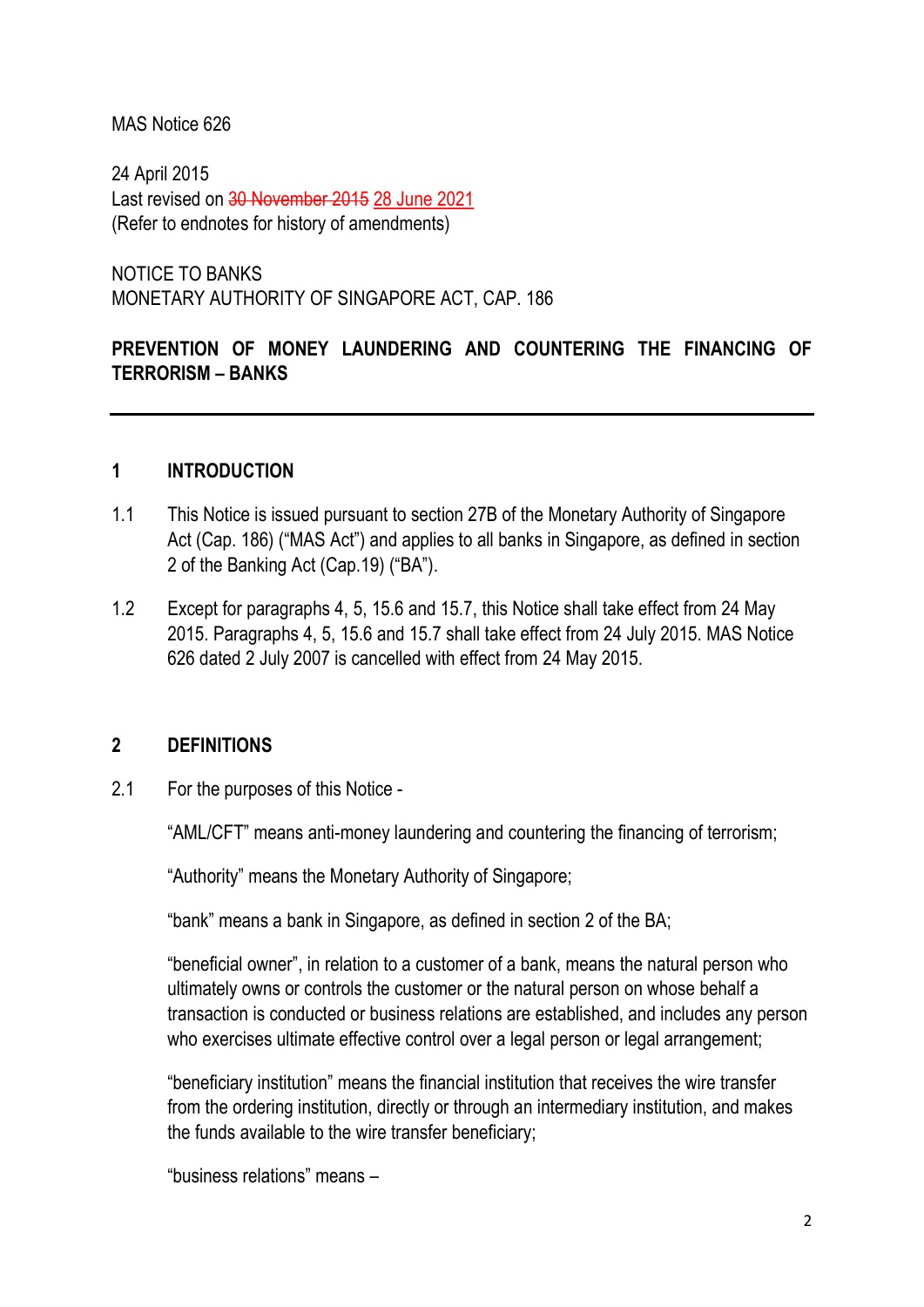- (a) the opening or maintenance of an account by the bank in the name of; or
- (b) the provision of financial advice by the bank to,

a person (whether a natural person, legal person or legal arrangement);

"CDD measures" or "customer due diligence measures" means the measures required by paragraph 6;

"CDSA" means the Corruption, Drug Trafficking and Other Serious Crimes (Confiscation of Benefits) Act (Cap. 65A);

"connected party" -

- (a) in relation to a legal person (other than a partnership), means any director or any natural person having executive authority in the legal person;
- $(b)$  in relation to a legal person that is a partnership, means any partner or manager<sup>1</sup>; and
- (c) in relation to a legal arrangement, means any natural person having executive authority in the legal arrangement;

"Core Principles" refers to the Core Principles for Effective Banking Supervision issued by the Basel Committee on Banking Supervision, the Objectives and Principles for Securities Regulation issued by the International Organisation of Securities Commissions, or the Insurance Core Principles issued by the International Association of Insurance Supervisors;

"cross-border wire transfer" means a wire transfer where the ordering institution and the beneficiary institution are located in different countries or jurisdictions and also refers to any chain of wire transfer in which at least one of the financial institutions involved is located in a different country or jurisdiction;

"customer", in relation to a bank, means a person (whether a natural person, legal person or legal arrangement) -

- (a) with whom the bank establishes or intends to establish business relations; or
- (b) for whom the bank undertakes or intends to undertake any transaction without an account being opened;

"domestic wire transfer" means a wire transfer where the ordering institution and beneficiary institution are located in the same country or jurisdiction and also refers to any chain of wire transfer that takes place entirely within a country, even though the

<sup>&</sup>lt;sup>1</sup> In the case of a limited liability partnership or a limited partnership.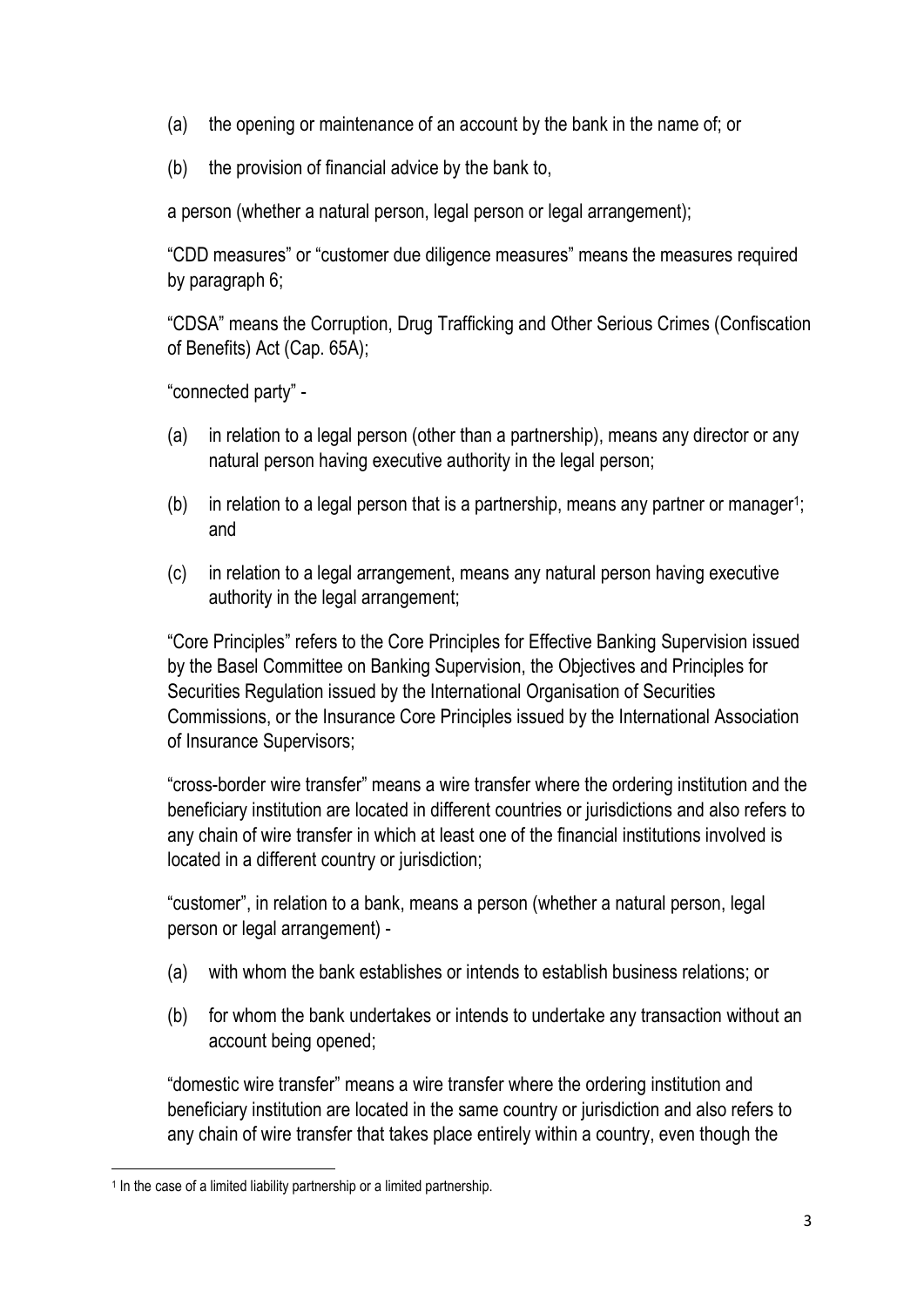system used to transfer the payment message may be located in another country or jurisdiction;

"FATF" means the Financial Action Task Force;

"financial advice" means a financial advisory service as defined in section 2(1) of the Financial Advisers Act (Cap. 110) or advising on corporate finance as defined in section 2(1) of the Securities and Futures Act (Cap. 289);

"financial group" means a group that consists of a legal person or legal arrangement exercising control and coordinating functions over the rest of the group for the application of group supervision under the Core Principles, and its branches and subsidiaries that are financial institutions as defined in section 27A(6) of the MAS Act or the equivalent financial institutions outside Singapore;

"government entity" means a government of a country or jurisdiction, a ministry within such a government, or an agency specially established by such a government through written law;

"legal arrangement" means a trust or other similar arrangement;

"legal person" means an entity other than a natural person that can establish a permanent customer relationship with a financial institution or otherwise own property;

"officer" means any director or any member of the committee of management of the bank;

"ordering institution" means the financial institution that initiates the wire transfer and transfers the funds upon receiving the request for a wire transfer on behalf of the wire transfer originator;

"partnership" means a partnership, a limited partnership within the meaning of the Limited Partnerships Act (Cap. 163B) or a limited liability partnership within the meaning of the Limited Liability Partnerships Act (Cap. 163A);

"personal data" has the same meaning as defined in section 2(1) of the Personal Data Protection Act 2012 (Act 26 of 2012);

"reasonable measures" means appropriate measures which are commensurate with the money laundering or terrorism financing risks;

"STR" means suspicious transaction report;

"STRO" means the Suspicious Transaction Reporting Office, Commercial Affairs Department of the Singapore Police Force;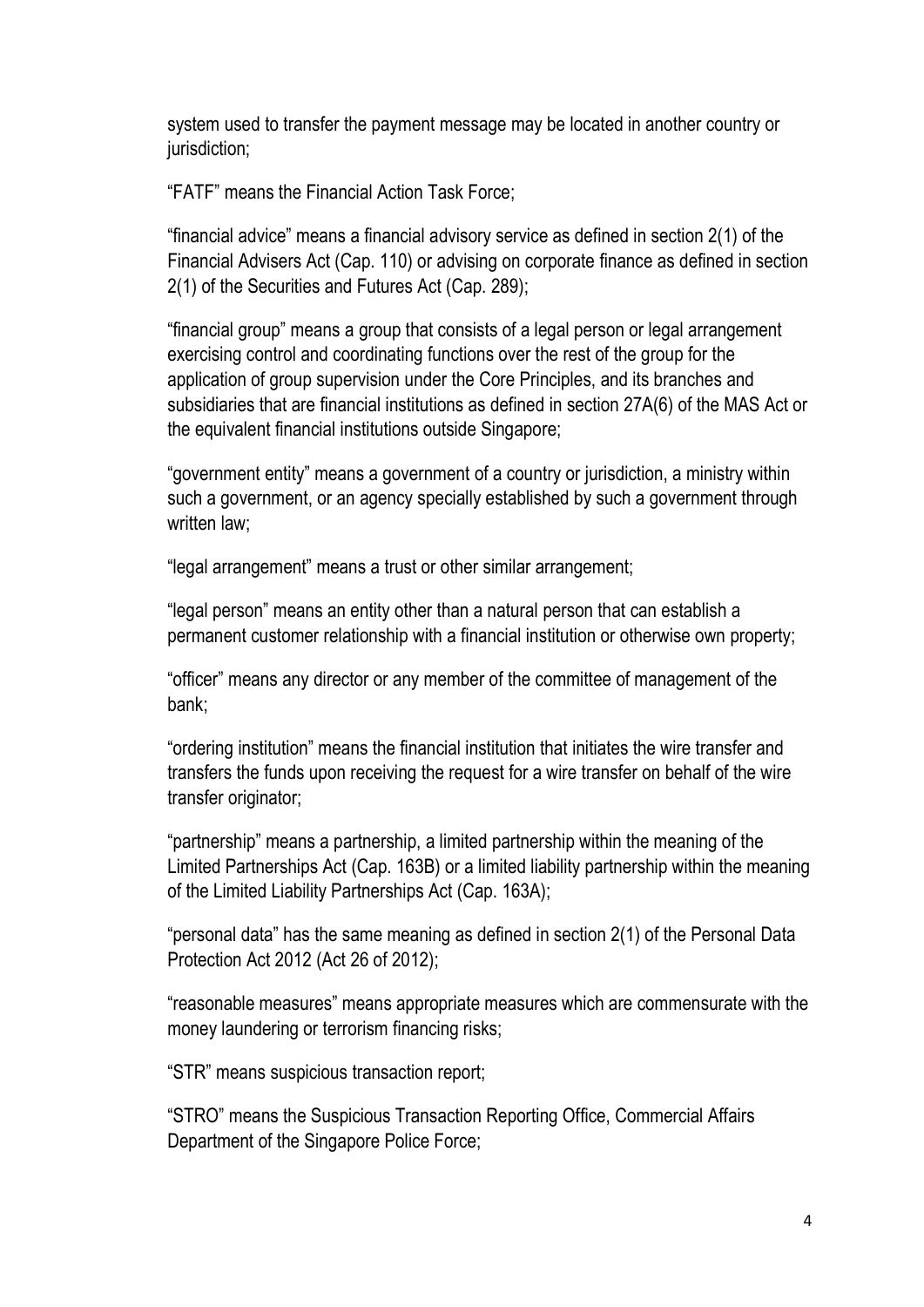"TSOFA" means the Terrorism (Suppression of Financing) Act (Cap. 325); and

"wire transfer" refers to any transaction carried out on behalf of a wire transfer originator through a financial institution by electronic means with a view to making an amount of funds available to a beneficiary person at a beneficiary institution, irrespective of whether the originator and the beneficiary are the same person.

- 2.2 A reference to any threshold or value limit expressed in S\$ shall include a reference to the equivalent amount expressed in any other currency.
- 2.3 The expressions used in this Notice shall, except where defined in this Notice or where the context otherwise requires, have the same meanings as in the BA.

## 3 UNDERLYING PRINCIPLES

- 3.1 This Notice is based on the following principles, which shall serve as a guide for all banks in the conduct of their operations and business activities:
	- (a) A bank shall exercise due diligence when dealing with customers, natural persons appointed to act on the customer's behalf, connected parties of the customer and beneficial owners of the customer.
	- (b) A bank shall conduct its business in conformity with high ethical standards, and guard against establishing any business relations or undertaking any transaction, that is or may be connected with or may facilitate money laundering or terrorism financing.
	- (c) A bank shall, to the fullest extent possible, assist and cooperate with the relevant law enforcement authorities in Singapore to prevent money laundering and terrorism financing.

# 4 ASSESSING RISKS AND APPLYING A RISK-BASED APPROACH

#### Risk Assessment

- 4.1 A bank shall take appropriate steps to identify, assess and understand, its money laundering and terrorism financing risks in relation to -
	- (a) its customers;
	- (b) the countries or jurisdictions its customers are from or in;
	- (c) the countries or jurisdictions the bank has operations in; and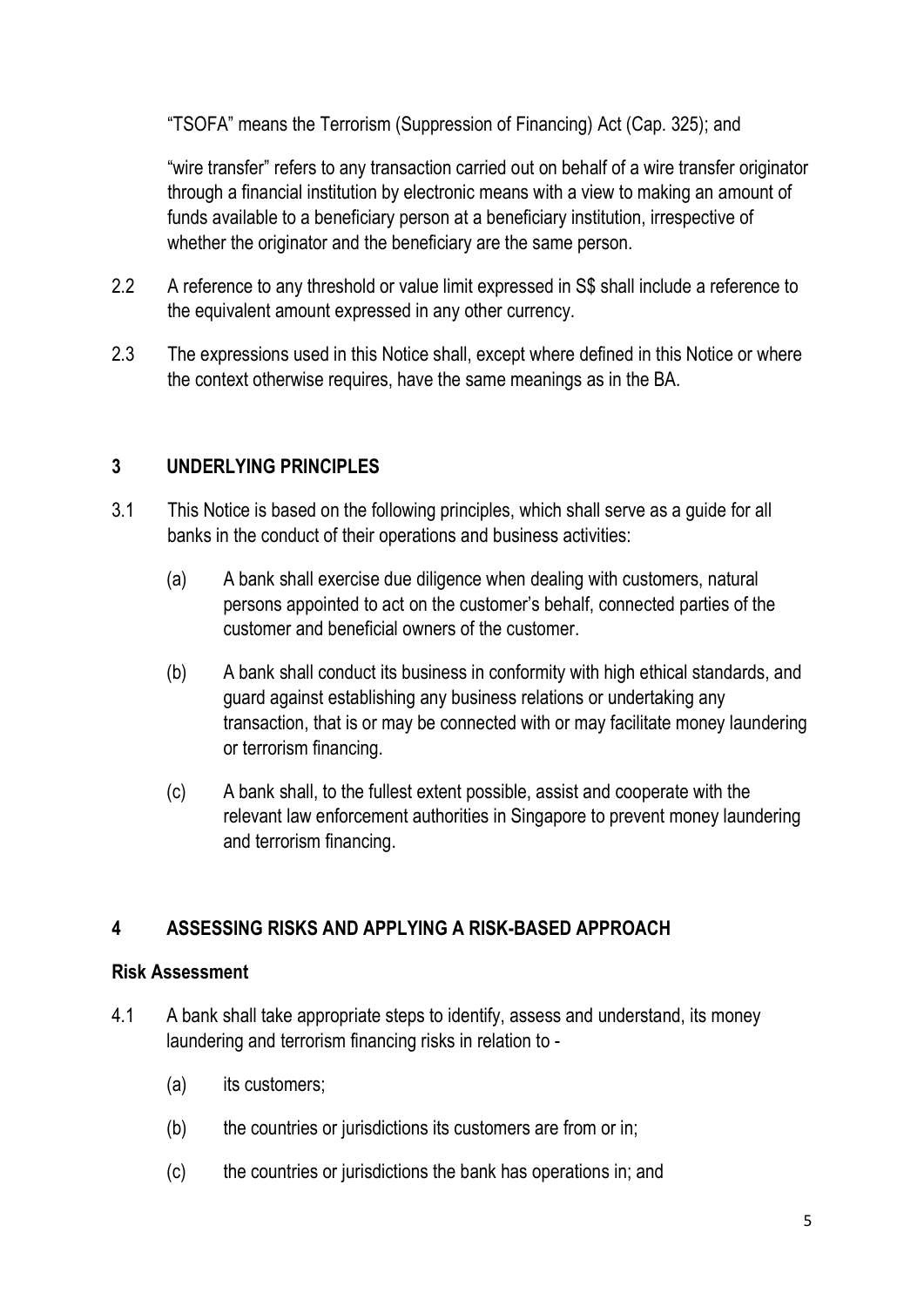- (d) the products, services, transactions and delivery channels of the bank.
- 4.2 The appropriate steps referred to in paragraph 4.1 shall include
	- (a) documenting the bank's risk assessments;
	- (b) considering all the relevant risk factors before determining the level of overall risk and the appropriate type and extent of mitigation to be applied;
	- (c) keeping the bank's risk assessments up-to-date; and
	- (d) having appropriate mechanisms to provide its risk assessment information to the Authority.

#### Risk Mitigation

- 4.3 A bank shall
	- (a) develop and implement policies, procedures and controls, which are approved by senior management, to enable the bank to effectively manage and mitigate the risks that have been identified by the bank or notified to it by the Authority or other relevant authorities in Singapore;
	- (b) monitor the implementation of those policies, procedures and controls, and enhance them if necessary;
	- (c) perform enhanced measures where higher risks are identified, to effectively manage and mitigate those higher risks; and
	- (d) ensure that the performance of measures or enhanced measures to effectively manage and mitigate the identified risks address the risk assessment and guidance from the Authority or other relevant authorities in Singapore.

## 5 NEW PRODUCTS, PRACTICES AND TECHNOLOGIES

- 5.1 A bank shall identify and assess the money laundering and terrorism financing risks that may arise in relation to -
	- (a) the development of new products and new business practices, including new delivery mechanisms; and
	- (b) the use of new or developing technologies for both new and pre-existing products.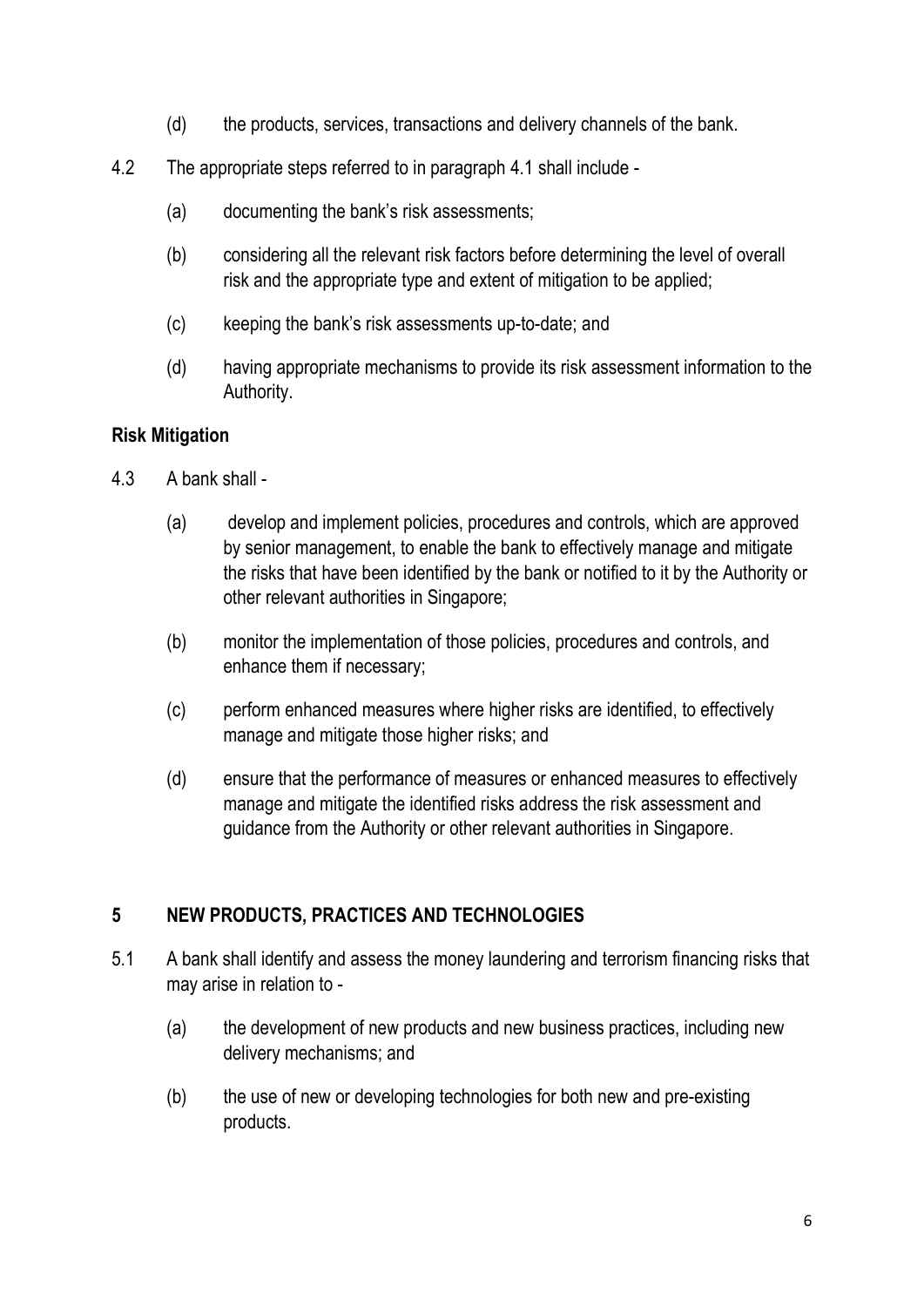- 5.2 A bank shall undertake the risk assessments, prior to the launch or use of such products, practices and technologies (to the extent such use is permitted by this Notice), and shall take appropriate measures to manage and mitigate the risks.
- 5.3 A bank shall, in complying with the requirements of paragraphs 5.1 and 5.2, pay special attention to any -
	- (a) new products and new business practices, including new delivery mechanisms; and
	- (b) new or developing technologies,

that favour anonymity.

# 6 CUSTOMER DUE DILIGENCE ("CDD")

#### Anonymous or Fictitious Account

6.1 No bank shall open or maintain an anonymous account or an account in a fictitious name.

#### Where There Are Reasonable Grounds for Suspicion prior to the Establishment of Business Relations or Undertaking any Transaction without opening an Account

- 6.2 Prior to a bank establishing business relations or undertaking any transaction without opening an account, where the bank has any reasonable grounds to suspect that the assets or funds of a customer are proceeds of drug dealing or criminal conduct as defined in the CDSA, or are property related to the facilitation or carrying out of any terrorism financing offence as defined in the TSOFA, the bank shall -
	- (a) not establish business relations with, or undertake a transaction for, the customer; and
- (b) file an STR<sup>2</sup> , and extend a copy to the Authority for information.

## When CDD is to be Performed

- 6.3 A bank shall perform the measures as required by paragraphs 6, 7 and 8 when
	- (a) the bank establishes business relations with any customer;
	- (b) the bank undertakes any transaction of a value exceeding S\$20,000 for any customer who has not otherwise established business relations with the bank;

<sup>2</sup> Please note in particular section 48 of the CDSA on tipping-off.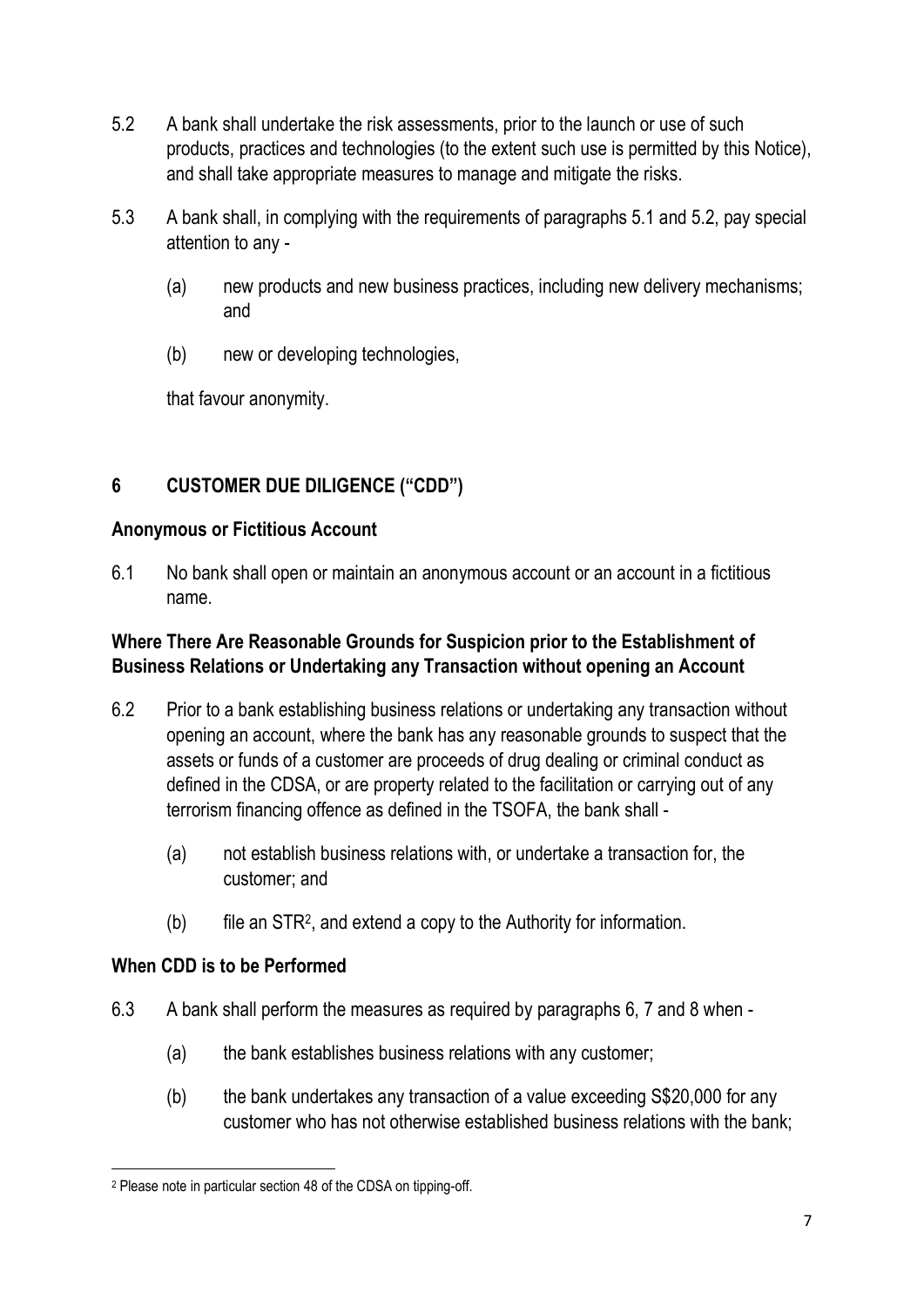- (c) the bank effects or receives any funds by domestic wire transfer, or by crossborder wire transfer that exceeds S\$1,500, for any customer who has not otherwise established business relations with the bank;
- (d) there is a suspicion of money laundering or terrorism financing, notwithstanding that the bank would not otherwise be required by this Notice to perform the measures as required by paragraphs 6, 7 and 8; or
- (e) the bank has doubts about the veracity or adequacy of any information previously obtained.
- 6.4 Where a bank suspects that two or more transactions are or may be related, linked or the result of a deliberate restructuring of an otherwise single transaction into smaller transactions in order to evade the measures provided for in this Notice in relation to the circumstances set out in paragraphs 6.3(b) or (c), the bank shall treat the transactions as a single transaction and aggregate their values for the purposes of this Notice.
- (I) Identification of Customer
- 6.5 A bank shall identify each customer.
- 6.6 For the purposes of paragraph 6.5, a bank shall obtain at least the following information:
	- (a) full name, including any aliases;
	- (b) unique identification number (such as an identity card number, birth certificate number or passport number, or where the customer is not a natural person, the incorporation number or business registration number);
	- $(c)$  the customer's  $-$ 
		- (i) residential address; or
		- (ii) registered or business address, and if different, principal place of business,

as may be appropriate;

- (d) date of birth, establishment, incorporation or registration (as may be appropriate); and
- (e) nationality, place of incorporation or place of registration (as may be appropriate).
- 6.7 Where the customer is a legal person or legal arrangement, the bank shall, apart from identifying the customer, also identify the legal form, constitution and powers that regulate and bind the legal person or legal arrangement.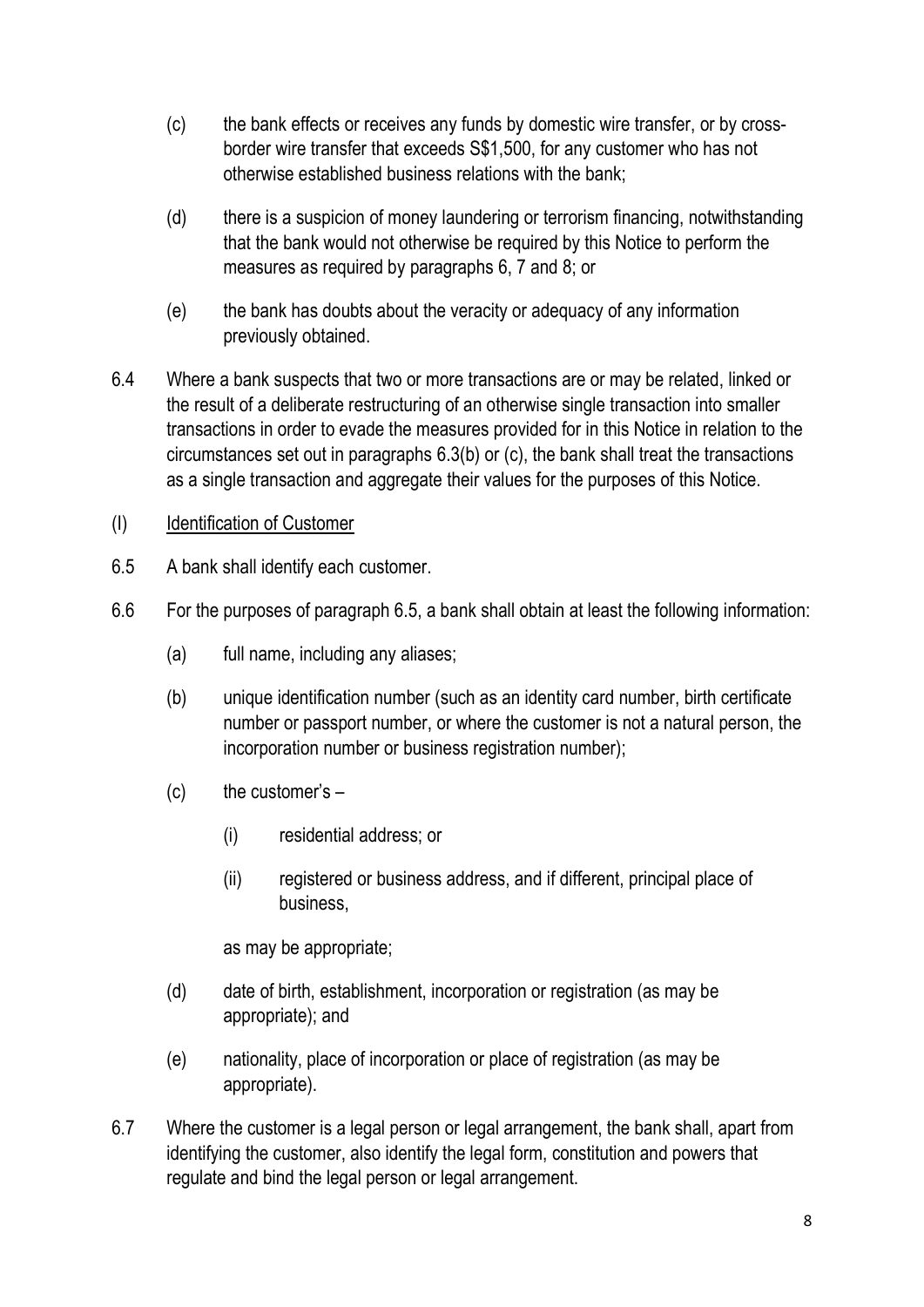- 6.8 Where the customer is a legal person or legal arrangement, the bank shall identify the connected parties of the customer, by obtaining at least the following information of each connected party:
	- (a) full name, including any aliases; and
	- (b) unique identification number (such as an identity card number, birth certificate number or passport number of the connected party).
- (II) Verification of Identity of Customer
- 6.9 A bank shall verify the identity of the customer using reliable, independent source data, documents or information. Where the customer is a legal person or legal arrangement, a bank shall verify the legal form, proof of existence, constitution and powers that regulate and bind the customer, using reliable, independent source data, documents or information.
- (III) Identification and Verification of Identity of Natural Person Appointed to Act on a Customer's Behalf
- 6.10 Where a customer appoints one or more natural persons to act on his behalf in establishing business relations with a bank or the customer is not a natural person, the bank shall -
	- (a) identify each natural person who acts or is appointed to act on behalf of the customer by obtaining at least the following information of such natural person:
		- (i) full name, including any aliases;
		- (ii) unique identification number (such as an identity card number, birth certificate number or passport number);
		- (iii) residential address;
		- (iv) date of birth;
		- (v) nationality; and
	- (b) verify the identity of each natural person using reliable, independent source data, documents or information.
- 6.11 A bank shall verify the due authority of each natural person appointed to act on behalf of the customer by obtaining at least the following:
	- (a) the appropriate documentary evidence authorising the appointment of such natural person by the customer to act on his or its behalf; and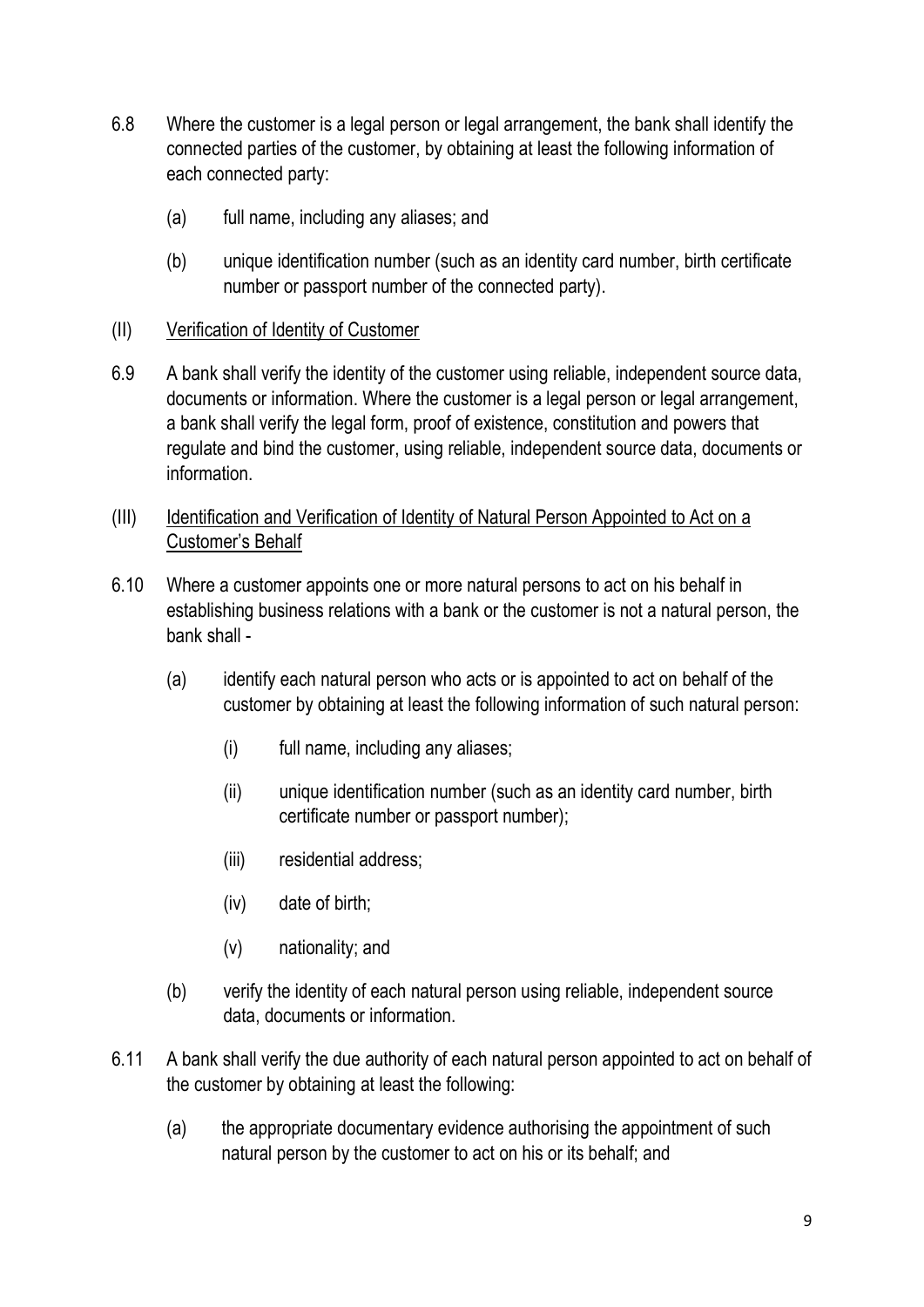- (b) the specimen signature of such natural person appointed.
- 6.12 Where the customer is a Singapore Government entity, the bank shall only be required to obtain such information as may be required to confirm that the customer is a Singapore Government entity as asserted.
- (IV) Identification and Verification of Identity of Beneficial Owner
- 6.13 Subject to paragraph 6.16, a bank shall inquire if there exists any beneficial owner in relation to a customer.
- 6.14 Where there is one or more beneficial owner in relation to a customer, the bank shall identify the beneficial owners and take reasonable measures to verify the identities of the beneficial owners using the relevant information or data obtained from reliable, independent sources. The bank shall -
	- (a) for customers that are legal persons
		- (i) identify the natural persons (whether acting alone or together) who ultimately own the legal person;
		- $(i)$  to the extent that there is doubt under subparagraph  $(i)$  as to whether the natural persons who ultimately own the legal person are the beneficial owners or where no natural persons ultimately own the legal person, identify the natural persons (if any) who ultimately control the legal person or have ultimate effective control of the legal person; and
		- (iii) where no natural persons are identified under subparagraph (i) or (ii), identify the natural persons having executive authority in the legal person, or in equivalent or similar positions;
	- $(b)$  for customers that are legal arrangements
		- (i) for trusts, identify the settlors, the trustees, the protector (if any), the beneficiaries (including every beneficiary that falls within a designated characteristic or class) $3$ , and any natural person exercising ultimate ownership, ultimate control or ultimate effective control over the trust (including through a chain of control or ownership); and
		- (ii) for other types of legal arrangements, identify persons in equivalent or similar positions, as those described under subparagraph (i).

<sup>&</sup>lt;sup>3</sup> In relation to a beneficiary of a trust designated by characteristics or by class, the bank shall obtain sufficient information about the beneficiary to satisfy itself that it will be able to establish the identity of the beneficiary –

<sup>(</sup>a) before making a distribution to that beneficiary; or <br>(b) when that beneficiary intends to exercise vested ri

when that beneficiary intends to exercise vested rights.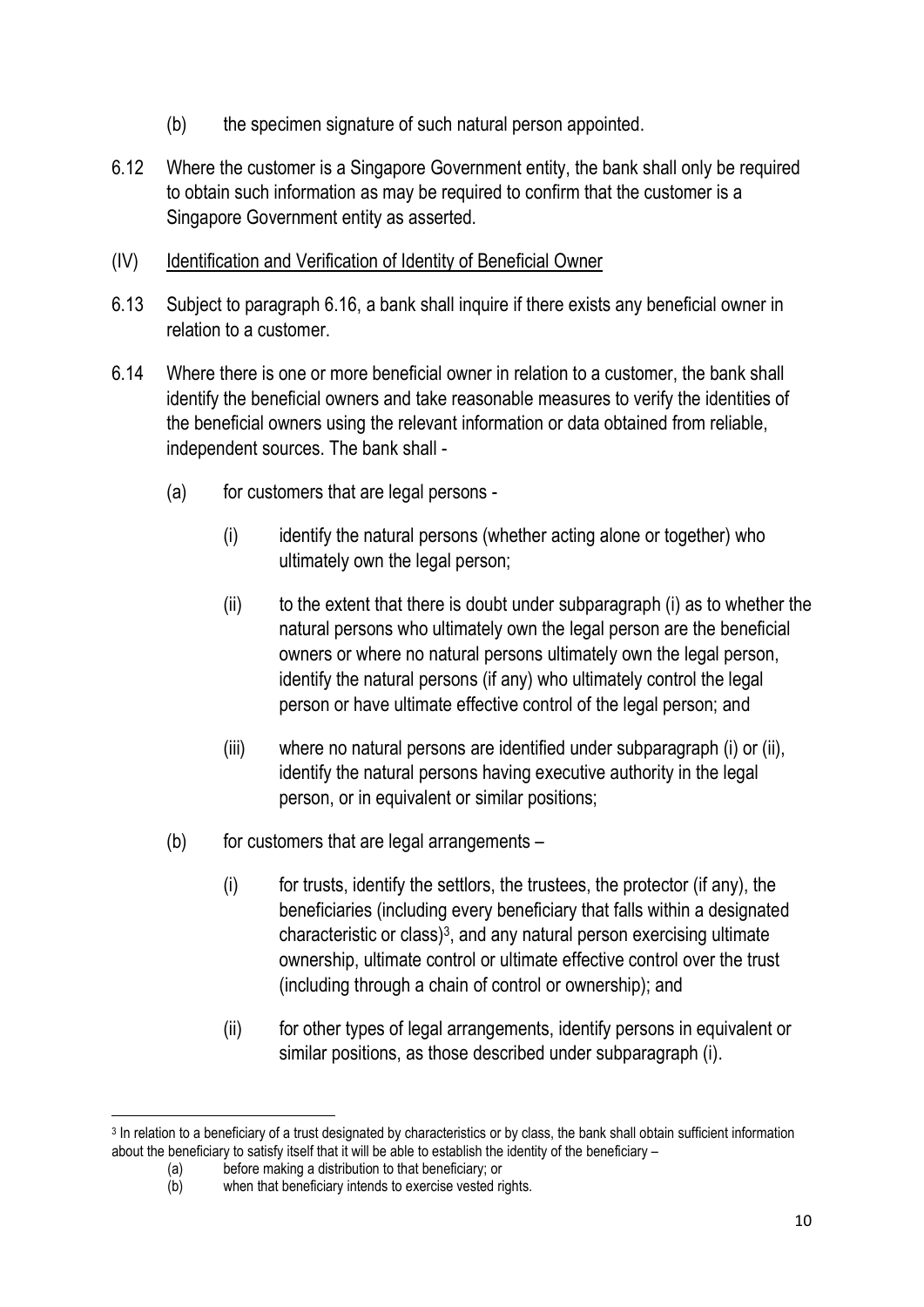- 6.15 Where the customer is not a natural person, the bank shall understand the nature of the customer's business and its ownership and control structure.
- 6.16 A bank shall not be required to inquire if there exists any beneficial owner in relation to a customer that is -
	- (a) Deleted with effect from 30 November 2015;
	- (b) Deleted with effect from 30 November 2015;
	- (c) an entity listed on the Singapore Exchange;
	- (d) an entity listed on a stock exchange outside of Singapore that is subject to
		- (i) regulatory disclosure requirements; and
		- (ii) requirements relating to adequate transparency in respect of its beneficial owners (imposed through stock exchange rules, law or other enforceable means);
	- (e) a financial institution set out in Appendix 1;
	- (f) a financial institution incorporated or established outside Singapore that is subject to and supervised for compliance with AML/CFT requirements consistent with standards set by the FATF; or
	- (g) an investment vehicle where the managers are financial institutions
		- (i) set out in Appendix 1; or
		- (ii) incorporated or established outside Singapore but are subject to and supervised for compliance with AML/CFT requirements consistent with standards set by the FATF,

unless the bank has doubts about the veracity of the CDD information, or suspects that the customer, business relations with, or transaction for the customer, may be connected with money laundering or terrorism financing.

[MAS Notice 626 (Amendment) 2015]

- 6.17 For the purposes of paragraph 6.16(f) and 6.16(g)(ii), a bank shall document the basis for its determination that the requirements in those paragraphs have been duly met.
- (IVA) Identification of Beneficiary
- 6.17A This paragraph shall apply where a bank distributes life policies on behalf of a direct life insurer licensed under section 8 of the Insurance Act (Cap. 142).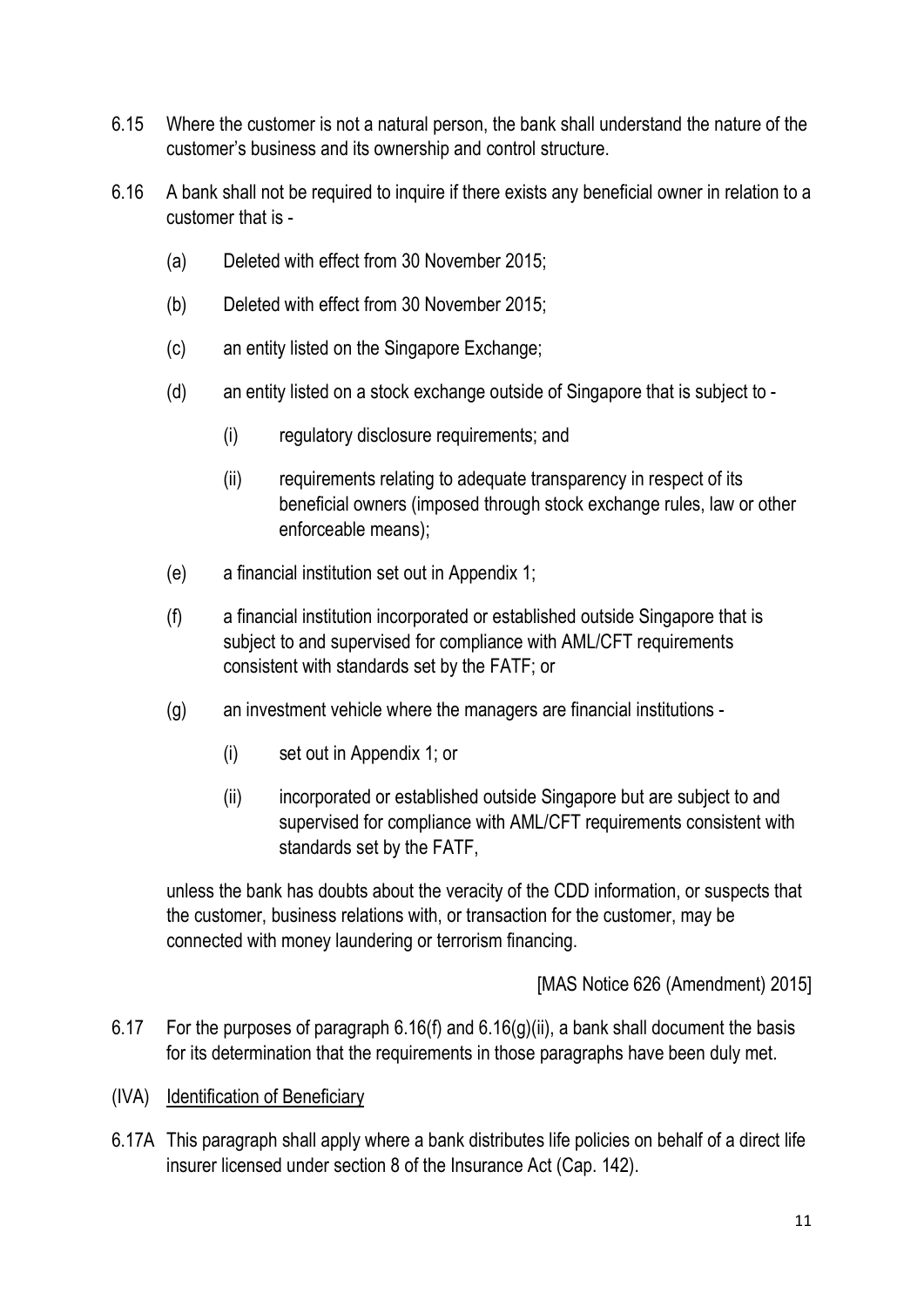- 6.17B A bank shall, as soon as a beneficiary of a life policy is identified to the bank as a specifically named natural person, legal person or legal arrangement, obtain the full name, including any aliases, of such beneficiary.
- 6.17C A bank shall, as soon as a beneficiary of a life policy is designated by characteristics, class or other means and is known to the bank, obtain sufficient information concerning the beneficiary to satisfy the direct life insurer that such direct life insurer will be able to establish the identity of the beneficiary at the time of payout.

[MAS Notice 626 (Amendment) 2015]

#### (V) Information on the Purpose and Intended Nature of Business Relations

- 6.18 A bank shall, when processing the application to establish business relations, understand and as appropriate, obtain from the customer information as to the purpose and intended nature of business relations.
- (VI) Ongoing Monitoring
- 6.19 A bank shall monitor on an ongoing basis, its business relations with customers.
- 6.20 A bank shall, during the course of business relations with a customer, observe the conduct of the customer's account and scrutinise transactions undertaken throughout the course of business relations, to ensure that the transactions are consistent with the bank's knowledge of the customer, its business and risk profile and where appropriate, the source of funds.
- 6.21 A bank shall pay special attention to all complex, unusually large or unusual patterns of transactions, undertaken throughout the course of business relations, that have no apparent or visible economic or lawful purpose.
- 6.22 For the purposes of ongoing monitoring, a bank shall put in place and implement adequate systems and processes, commensurate with the size and complexity of the bank, to -
	- (a) monitor its business relations with customers; and
	- (b) detect and report suspicious, complex, unusually large or unusual patterns of transactions.
- 6.23 A bank shall, to the extent possible, inquire into the background and purpose of the transactions in paragraph 6.21 and document its findings with a view to making this information available to the relevant authorities should the need arise.
- 6.24 A bank shall ensure that the CDD data, documents and information obtained in respect of customers, natural persons appointed to act on behalf of the customers, connected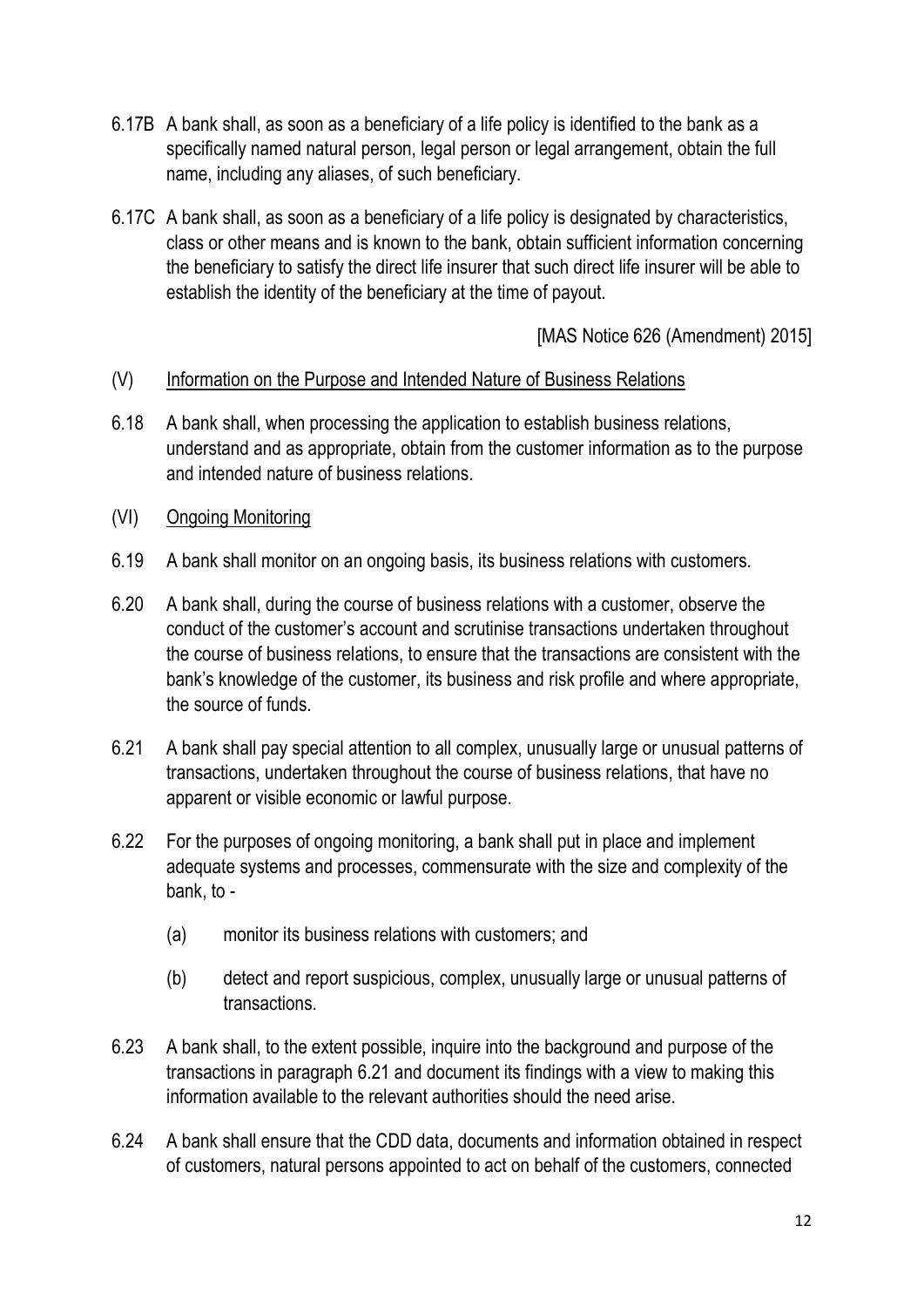parties of the customers and beneficial owners of the customers, are relevant and kept up-to-date by undertaking reviews of existing CDD data, documents and information, particularly for higher risk categories of customers.

- 6.25 Where there are any reasonable grounds for suspicion that existing business relations with a customer are connected with money laundering or terrorism financing, and where the bank considers it appropriate to retain the customer -
	- (a) the bank shall substantiate and document the reasons for retaining the customer; and
	- (b) the customer's business relations with the bank shall be subject to commensurate risk mitigation measures, including enhanced ongoing monitoring.
- 6.26 Where the bank assesses the customer or the business relations with the customer referred to in paragraph 6.25 to be of higher risk, the bank shall perform enhanced CDD measures, which shall include obtaining the approval of the bank's senior management to retain the customer.

## CDD Measures for Non-Face-to-Face Business Relations

- 6.27 A bank shall develop policies and procedures to address any specific risks associated with non-face-to-face business relations with a customer or transactions for a customer.
- 6.28 A bank shall implement the policies and procedures referred to in paragraph 6.27 when establishing business relations with a customer and when conducting ongoing due diligence.
- 6.29 Where there is no face-to-face contact, the bank shall perform CDD measures that are at least as stringent as those that would be required to be performed if there was faceto-face contact.

## Reliance by Acquiring Bank on Measures Already Performed

- 6.30 When a bank ("acquiring bank") acquires, either in whole or in part, the business of another financial institution (whether in Singapore or elsewhere), the acquiring bank shall perform the measures as required by paragraphs 6, 7 and 8, on the customers acquired with the business at the time of acquisition except where the acquiring bank has –
	- (a) acquired at the same time all corresponding customer records (including CDD information) and has no doubt or concerns about the veracity or adequacy of the information so acquired; and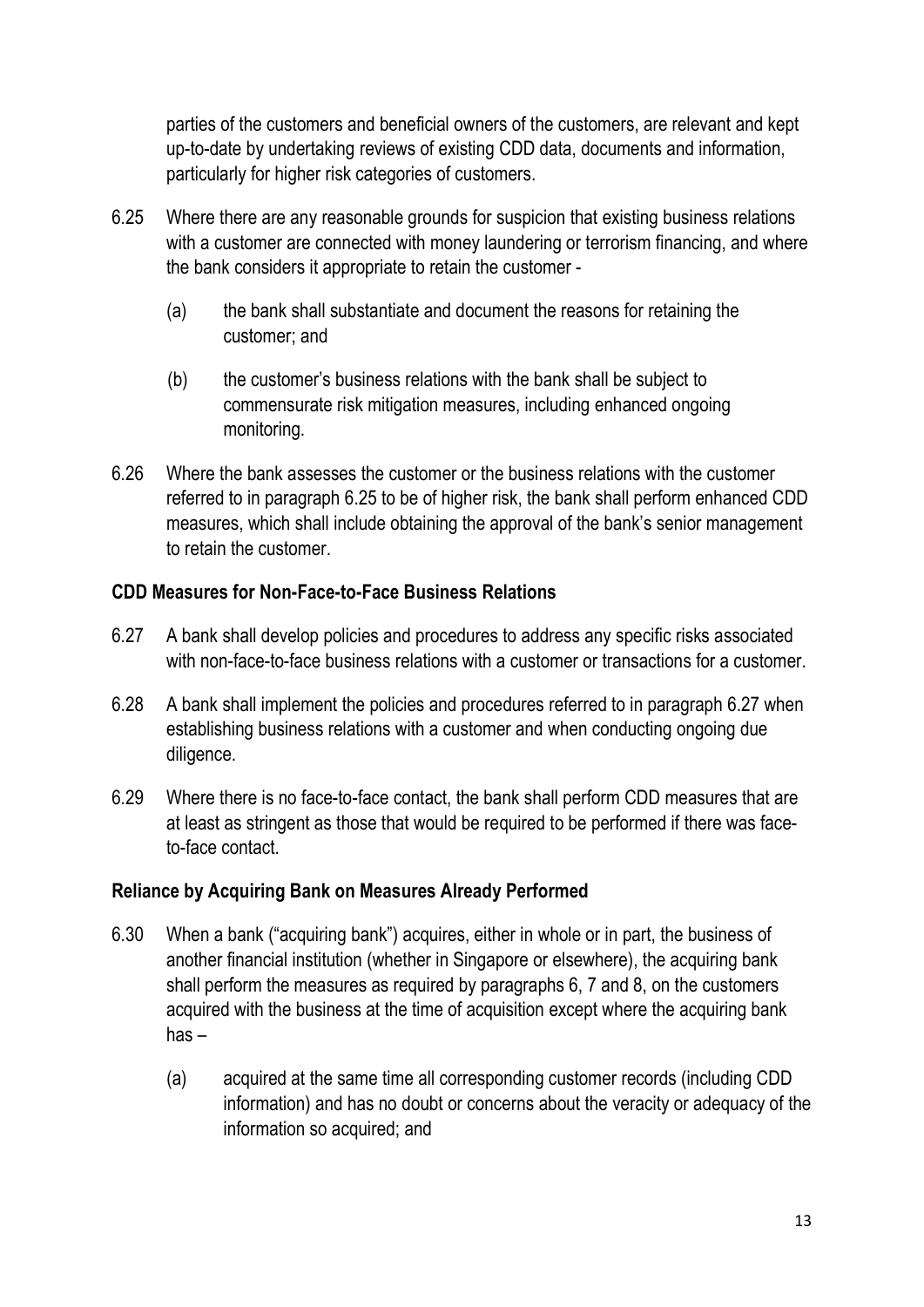(b) conducted due diligence enquiries that have not raised any doubt on the part of the acquiring bank as to the adequacy of AML/CFT measures previously adopted in relation to the business or part thereof now acquired by the acquiring bank, and document such enquiries.

## CDD Measures for Non-Account Holder

- 6.31 A bank that undertakes any transaction of a value exceeding S\$20,000, or effects or receives any funds by domestic wire transfer, or by cross-border wire transfer that exceeds S\$1,500, for any customer who does not otherwise have business relations with the bank shall -
	- (a) perform CDD measures as if the customer had applied to the bank to establish business relations; and
	- (b) record adequate details of the transaction so as to permit the reconstruction of the transaction, including the nature and date of the transaction, the type and amount of currency involved, the value date, and the details of the payee or beneficiary.

# Timing for Verification

- 6.32 Subject to paragraphs 6.33 and 6.34, a bank shall complete verification of the identity of a customer as required by paragraph 6.9, natural persons appointed to act on behalf of the customer as required by paragraph 6.10(b) and beneficial owners of the customer as required by paragraph 6.14 -
	- (a) before the bank establishes business relations with the customer;
	- (b) before the bank undertakes any transaction of a value exceeding S\$20,000 for the customer, where the customer has not otherwise established business relations with the bank; or
	- (c) before the bank effects or receives any funds by domestic wire transfer, or by cross-border wire transfer that exceeds S\$1,500, for any customer who has not otherwise established business relations with the bank.
- 6.33 A bank may establish business relations with a customer before completing the verification of the identity of the customer as required by paragraph 6.9, natural persons appointed to act on behalf of the customer as required by paragraph 6.10(b) and beneficial owners of the customer as required by paragraph 6.14 if -
	- (a) the deferral of completion of the verification is essential in order not to interrupt the normal conduct of business operations; and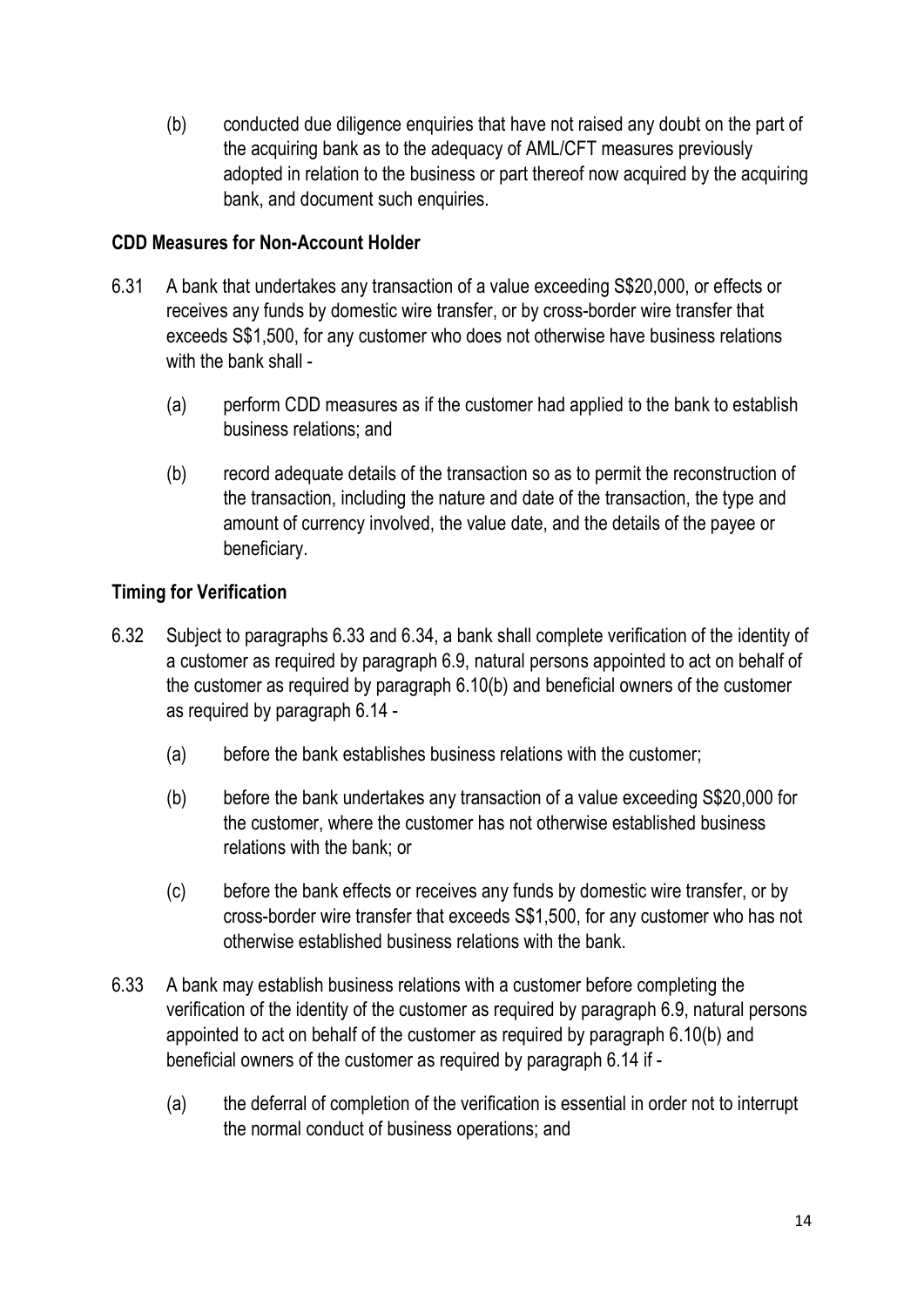- (b) the risks of money laundering and terrorism financing can be effectively managed by the bank.
- 6.34 Where the bank establishes business relations with a customer before verifying the identity of the customer as required by paragraph 6.9, natural persons appointed to act on behalf of the customer as required by paragraph 6.10(b), and beneficial owners of the customer as required by paragraph 6.14, the bank shall -
	- (a) develop and implement internal risk management policies and procedures concerning the conditions under which such business relations may be established prior to verification; and
	- (b) complete such verification as soon as is reasonably practicable.

## Where Measures are Not Completed

- 6.35 Where the bank is unable to complete the measures as required by paragraphs 6, 7 and 8, it shall not commence or continue business relations with any customer, or undertake any transaction for any customer. The bank shall consider if the circumstances are suspicious so as to warrant the filing of an STR.
- 6.36 For the purposes of paragraph 6.35, completion of the measures means the situation where the bank has obtained, screened and verified (including by delayed verification as allowed under paragraphs 6.33 and 6.34) all necessary CDD information under paragraphs 6, 7 and 8, and where the bank has received satisfactory responses to all inquiries in relation to such necessary CDD information.

## Joint Account

6.37 In the case of a joint account, a bank shall perform CDD measures on all of the joint account holders as if each of them were individually customers of the bank.

## Existing Customers

6.38 A bank shall perform the measures as required by paragraphs 6, 7 and 8 in relation to its existing customers, based on its own assessment of materiality and risk, taking into account any previous measures applied, the time when the measures were last applied to such existing customers and the adequacy of data, documents or information obtained.

## **Screening**

6.39 A bank shall screen a customer, natural persons appointed to act on behalf of the customer, connected parties of the customer and beneficial owners of the customer against relevant money laundering and terrorism financing information sources, as well as lists and information provided by the Authority or other relevant authorities in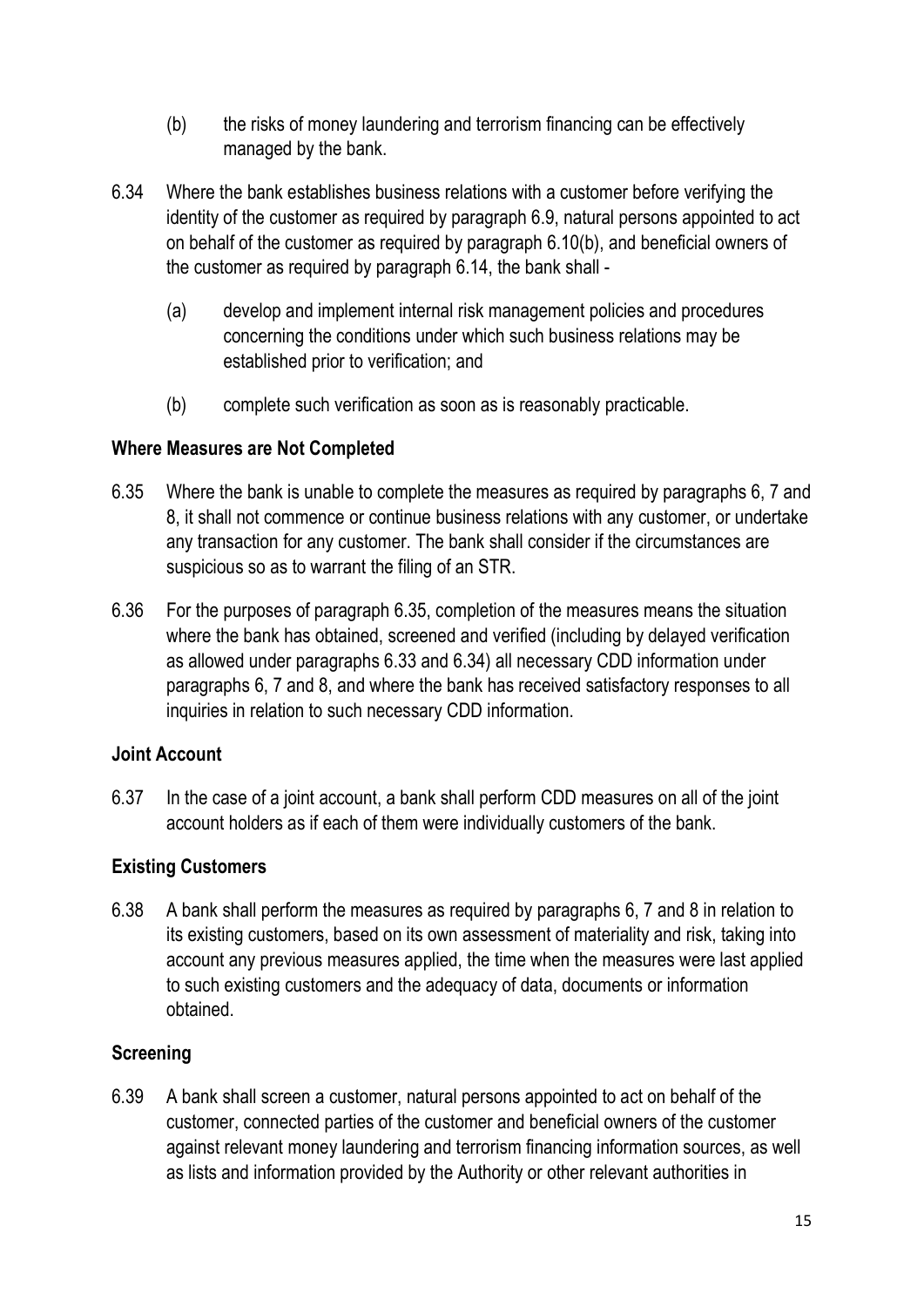Singapore for the purposes of determining if there are any money laundering or terrorism financing risks in relation to the customer.

- 6.40 A bank shall screen the persons referred to in paragraph 6.39
	- (a) when, or as soon as reasonably practicable after, the bank establishes business relations with a customer;
	- (b) when the bank undertakes any transaction of a value exceeding S\$20,000 for any customer who has not otherwise established business relations with the bank;
	- (c) when the bank effects or receives any funds by domestic wire transfer, or by cross-border wire transfer that exceeds S\$1,500, for a customer who has not otherwise established business relations with the bank;
	- (d) on a periodic basis after the bank establishes business relations with the customer; and
	- (e) when there are any changes or updates to
		- (i) the lists and information provided by the Authority or other relevant authorities in Singapore to the bank; or
		- (ii) the natural persons appointed to act on behalf of a customer, connected parties of a customer or beneficial owners of a customer.
- 6.41 A bank shall screen all wire transfer originators and wire transfer beneficiaries as defined in paragraph 11, against lists and information provided by the Authority and any other relevant authorities in Singapore for the purposes of determining if there are any money laundering or terrorism financing risks.
- 6.42 The results of screening and assessment by the bank shall be documented.

## 7 SIMPLIFIED CUSTOMER DUE DILIGENCE

7.1 Subject to paragraph 7.4, a bank may perform simplified CDD measures in relation to a customer, any natural person appointed to act on behalf of the customer and any beneficial owner of the customer (other than any beneficial owner that the bank is exempted from making inquiries about under paragraph 6.16) if it is satisfied that the risks of money laundering and terrorism financing are low.

[MAS Notice 626 (Amendment) 2015]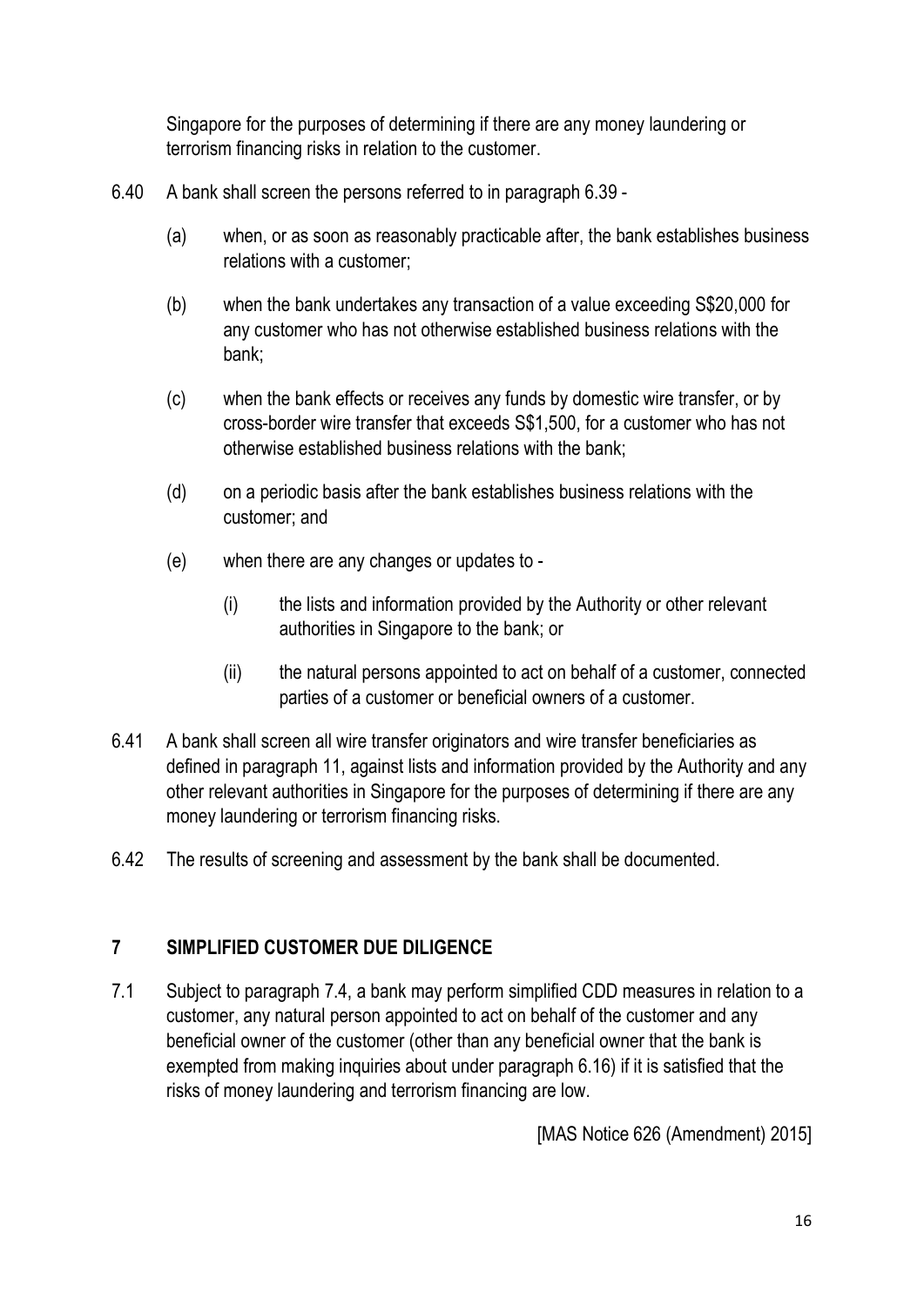- 7.2 The assessment of low risks shall be supported by an adequate analysis of risks by the bank.
- 7.3 The simplified CDD measures shall be commensurate with the level of risk, based on the risk factors identified by the bank.
- 7.4 A bank shall not perform simplified CDD measures
	- (a) where a customer or any beneficial owner of the customer is from or in a country or jurisdiction in relation to which the FATF has called for countermeasures;
	- (b) where a customer or any beneficial owner of the customer is from or in a country or jurisdiction known to have inadequate AML/CFT measures, as determined by the bank for itself or notified to banks generally by the Authority, or other foreign regulatory authorities; or
	- (c) where the bank suspects that money laundering or terrorism financing is involved.
- 7.5 Subject to paragraphs 7.2, 7.3 and 7.4, a bank may perform simplified CDD measures in relation to a customer that is a financial institution set out in Appendix 2.
- 7.6 Where the bank performs simplified CDD measures in relation to a customer, any natural person appointed to act on behalf of the customer and any beneficial owner of the customer, it shall document -
	- (a) the details of its risk assessment; and
	- (b) the nature of the simplified CDD measures.
- 7.7 For avoidance of doubt, the term "CDD measures" in paragraph 7 means the measures required by paragraph 6.

[MAS Notice 626 (Amendment) 2015]

## 8 ENHANCED CUSTOMER DUE DILIGENCE

#### Politically Exposed Persons

8.1 For the purposes of paragraph 8 -

 "close associate" means a natural person who is closely connected to a politically exposed person, either socially or professionally;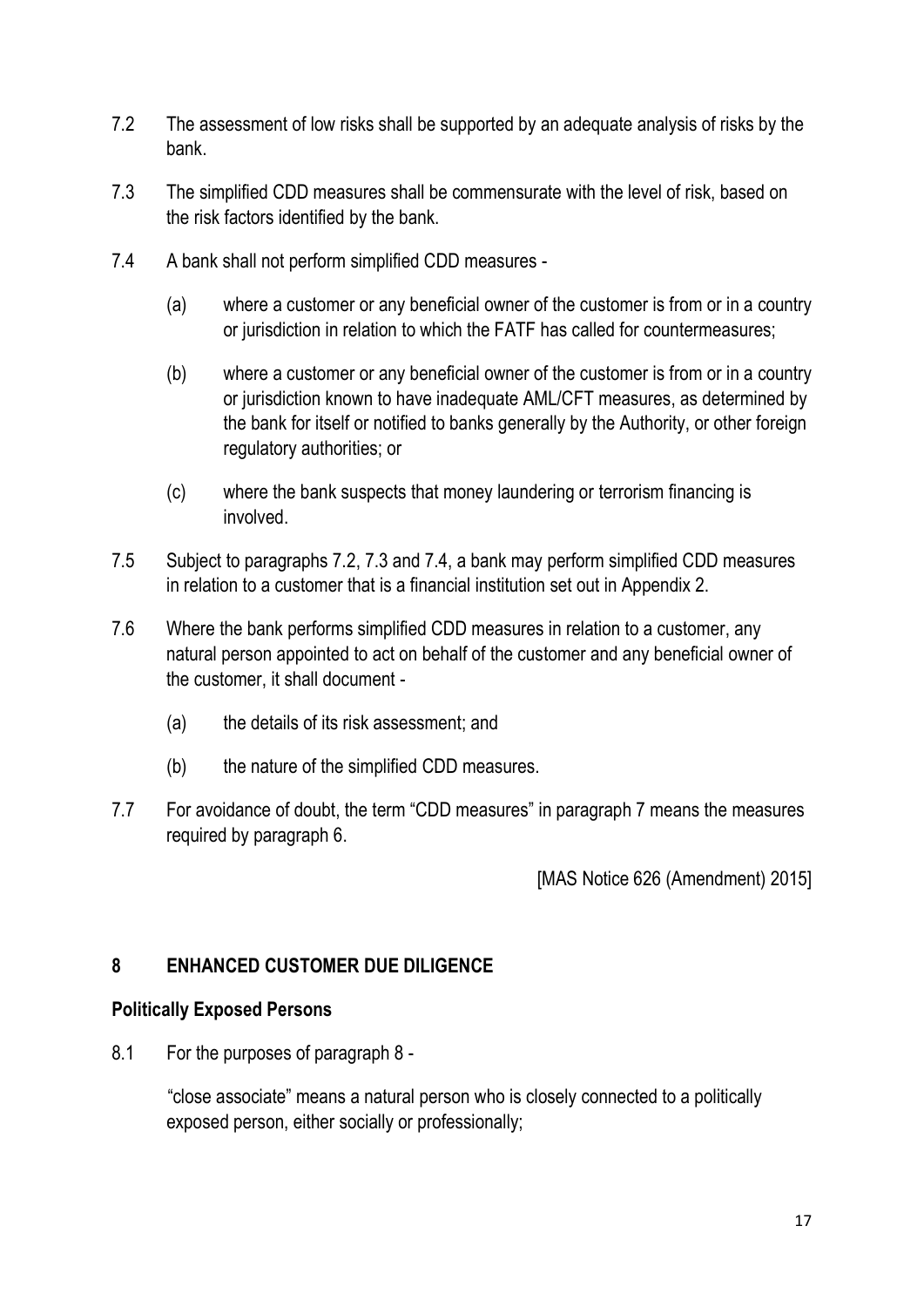"domestic politically exposed person" means a natural person who is or has been entrusted domestically with prominent public functions;

"family member" means a parent, step-parent, child, step-child, adopted child, spouse, sibling, step-sibling and adopted sibling of the politically exposed person;

"foreign politically exposed person" means a natural person who is or has been entrusted with prominent public functions in a foreign country;

"international organisation" means an entity established by formal political agreements between member countries that have the status of international treaties, whose existence is recognised by law in member countries and which is not treated as a resident institutional unit of the country in which it is located;

"international organisation politically exposed person" means a natural person who is or has been entrusted with prominent public functions in an international organisation;

"politically exposed person" means a domestic politically exposed person, foreign politically exposed person or international organisation politically exposed person; and

"prominent public functions" includes the roles held by a head of state, a head of government, government ministers, senior civil or public servants, senior judicial or military officials, senior executives of state owned corporations, senior political party officials, members of the legislature and senior management of international organisations.

- 8.2 A bank shall implement appropriate internal risk management systems, policies, procedures and controls to determine if a customer, any natural person appointed to act on behalf of the customer, any connected party of the customer or any beneficial owner of the customer is a politically exposed person, or a family member or close associate of a politically exposed person.
- 8.3 A bank shall, in addition to performing CDD measures (specified in paragraph 6), perform at least the following enhanced CDD measures where a customer or any beneficial owner of the customer is determined by the bank to be a politically exposed person, or a family member or close associate of a politically exposed person under paragraph 8.2:
	- (a) obtain approval from the bank's senior management to establish or continue business relations with the customer;
	- (b) establish, by appropriate and reasonable means, the source of wealth and source of funds of the customer and any beneficial owner of the customer; and
	- (c) conduct, during the course of business relations with the customer, enhanced monitoring of business relations with the customer. In particular, the bank shall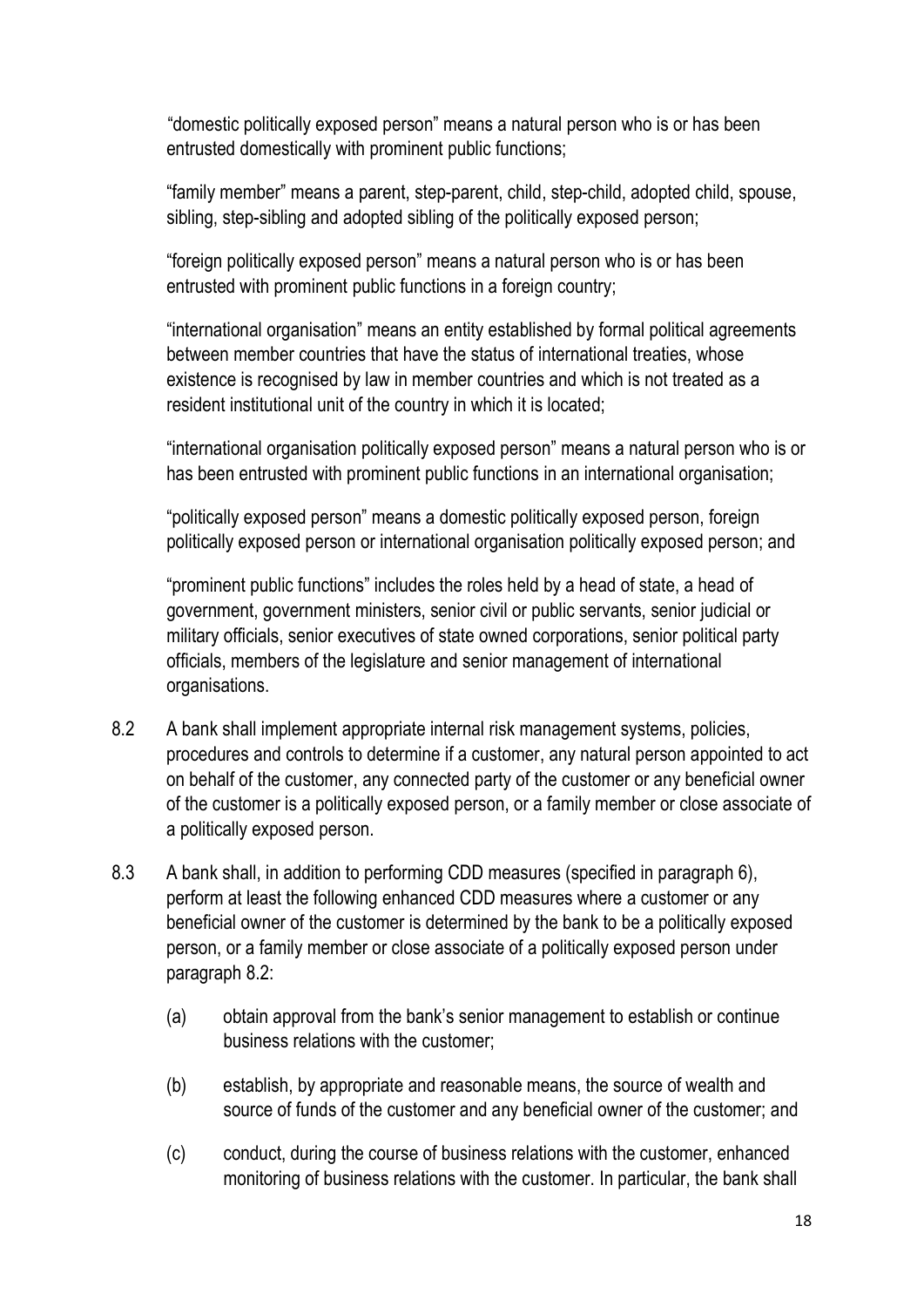increase the degree and nature of monitoring of the business relations with and transactions for the customer, in order to determine whether they appear unusual or suspicious.

- 8.4 A bank may adopt a risk-based approach in determining whether to perform enhanced CDD measures or the extent of enhanced CDD measures to be performed for -
	- (a) domestic politically exposed persons, their family members and close associates;
	- (b) international organisation politically exposed persons, their family members and close associates; or
	- (c) politically exposed persons who have stepped down from their prominent public functions, taking into consideration the level of influence such persons may continue to exercise after stepping down from their prominent public functions, their family members and close associates,

except in cases where their business relations or transactions with the bank present a higher risk for money laundering or terrorism financing.

## Other Higher Risk Categories

- 8.5 A bank shall implement appropriate internal risk management systems, policies, procedures and controls to determine if business relations with or transactions for any customer present a higher risk for money laundering or terrorism financing.
- 8.6 For the purposes of paragraph 8.5, circumstances where a customer presents or may present a higher risk for money laundering or terrorism financing include but are not limited to the following:
	- (a) where a customer or any beneficial owner of the customer is from or in a country or jurisdiction in relation to which the FATF has called for countermeasures, the bank shall treat any business relations with or transactions for any such customer as presenting a higher risk for money laundering or terrorism financing; and
	- (b) where a customer or any beneficial owner of the customer is from or in a country or jurisdiction known to have inadequate AML/CFT measures, as determined by the bank for itself or notified to banks generally by the Authority or other foreign regulatory authorities, the bank shall assess whether any such customer presents a higher risk for money laundering or terrorism financing.

[MAS Notice 626 (Amendment) 2015]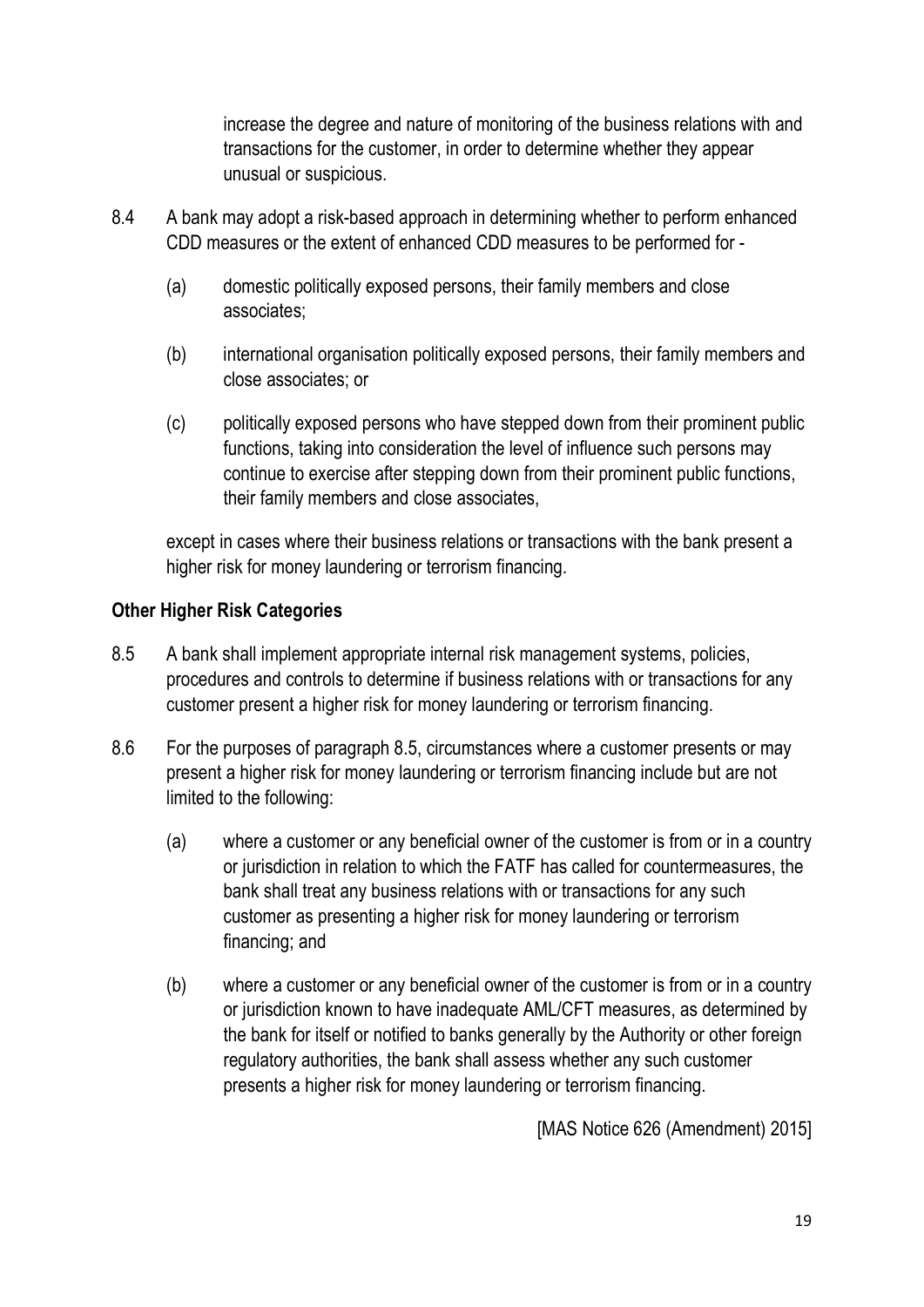- 8.7 A bank shall perform the appropriate enhanced CDD measures in paragraph 8.3 for business relations with or transactions for any customer -
	- (a) who the bank determines under paragraph 8.5; or
	- (b) the Authority or other relevant authorities in Singapore notify to the bank,

as presenting a higher risk for money laundering or terrorism financing.

8.8 A bank shall, in taking enhanced CDD measures to manage and mitigate any higher risks that have been identified by the bank or notified to it by the Authority or other relevant authorities in Singapore, ensure that the enhanced CDD measures take into account the requirements of any laws, regulations or directions administered by the Authority, including but not limited to the regulations or directions issued by the Authority under section 27A of the MAS Act.

# 9 RELIANCE ON THIRD PARTIES

- 9.1 For the purposes of paragraph 9, "third party" means
	- (a) a financial institution set out in Appendix 2;
	- (b) a financial institution which is subject to and supervised by a foreign authority for compliance with AML/CFT requirements consistent with standards set by the FATF (other than a holder of a money-changer's licence or a holder of a remittance licence, or equivalent licences);
	- (c) in relation to a bank incorporated in Singapore, its branches, subsidiaries, parent entity, the branches and subsidiaries of the parent entity, and other related corporations; or
	- (d) in relation to a bank incorporated outside Singapore, its head office, its parent entity, the branches and subsidiaries of the head office, the branches and subsidiaries of the parent entity, and other related corporations.
- 9.2 Subject to paragraph 9.3, a bank may rely on a third party to perform the measures as required by paragraphs 6, 7 and 8 if the following requirements are met:
	- (a) the bank is satisfied that the third party it intends to rely upon is subject to and supervised for compliance with AML/CFT requirements consistent with standards set by the FATF, and has adequate AML/CFT measures in place to comply with those requirements;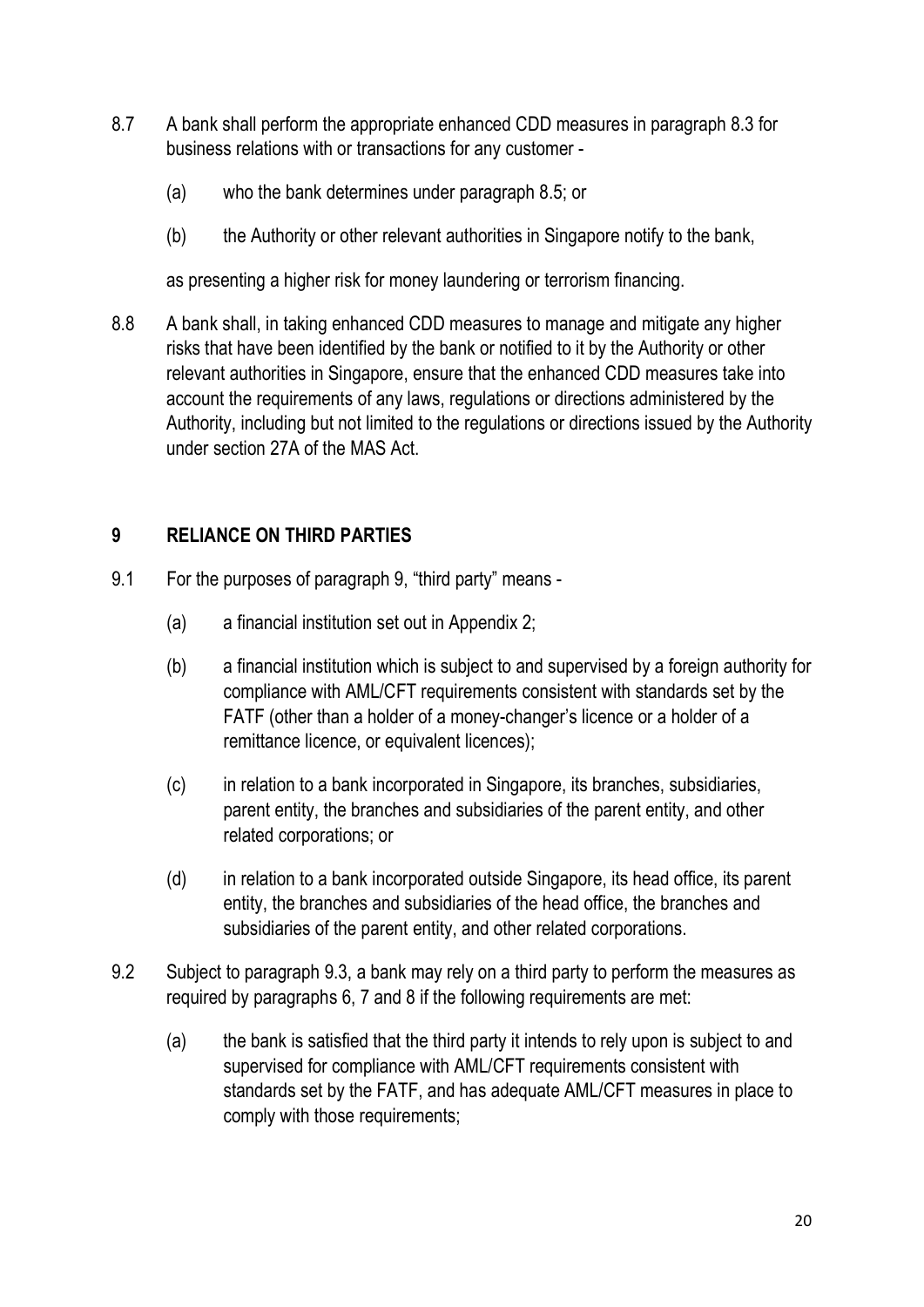- (b) the bank takes appropriate steps to identify, assess and understand the money laundering and terrorism financing risks particular to the countries or jurisdictions that the third party operates in;
- (c) the third party is not one which banks have been specifically precluded by the Authority from relying upon; and
- (d) the third party is able and willing to provide, without delay, upon the bank's request, any data, documents or information obtained by the third party with respect to the measures applied on the bank's customer, which the bank would be required or would want to obtain.
- 9.3 No bank shall rely on a third party to conduct ongoing monitoring of business relations with customers.
- 9.4 Where a bank relies on a third party to perform the measures as required by paragraphs 6, 7 and 8, it shall -
	- (a) document the basis for its satisfaction that the requirements in paragraph  $9.2(a)$ and (b) have been met, except where the third party is a financial institution set out in Appendix 2; and
	- (b) immediately obtain from the third party the CDD information which the third party had obtained.
- 9.5 For the avoidance of doubt, notwithstanding the reliance upon a third party, the bank shall remain responsible for its AML/CFT obligations in this Notice.

## 10 CORRESPONDENT BANKING

- 10.1 Paragraph 10 applies to a bank when it provides correspondent banking or other similar services in Singapore to a bank or financial institution that is operating outside Singapore.
- 10.2 For the purposes of paragraph 10 -

"correspondent bank" means a bank in Singapore that provides or intends to provide correspondent banking or other similar services;

"correspondent banking" means the provision of banking services by a correspondent bank to a respondent bank;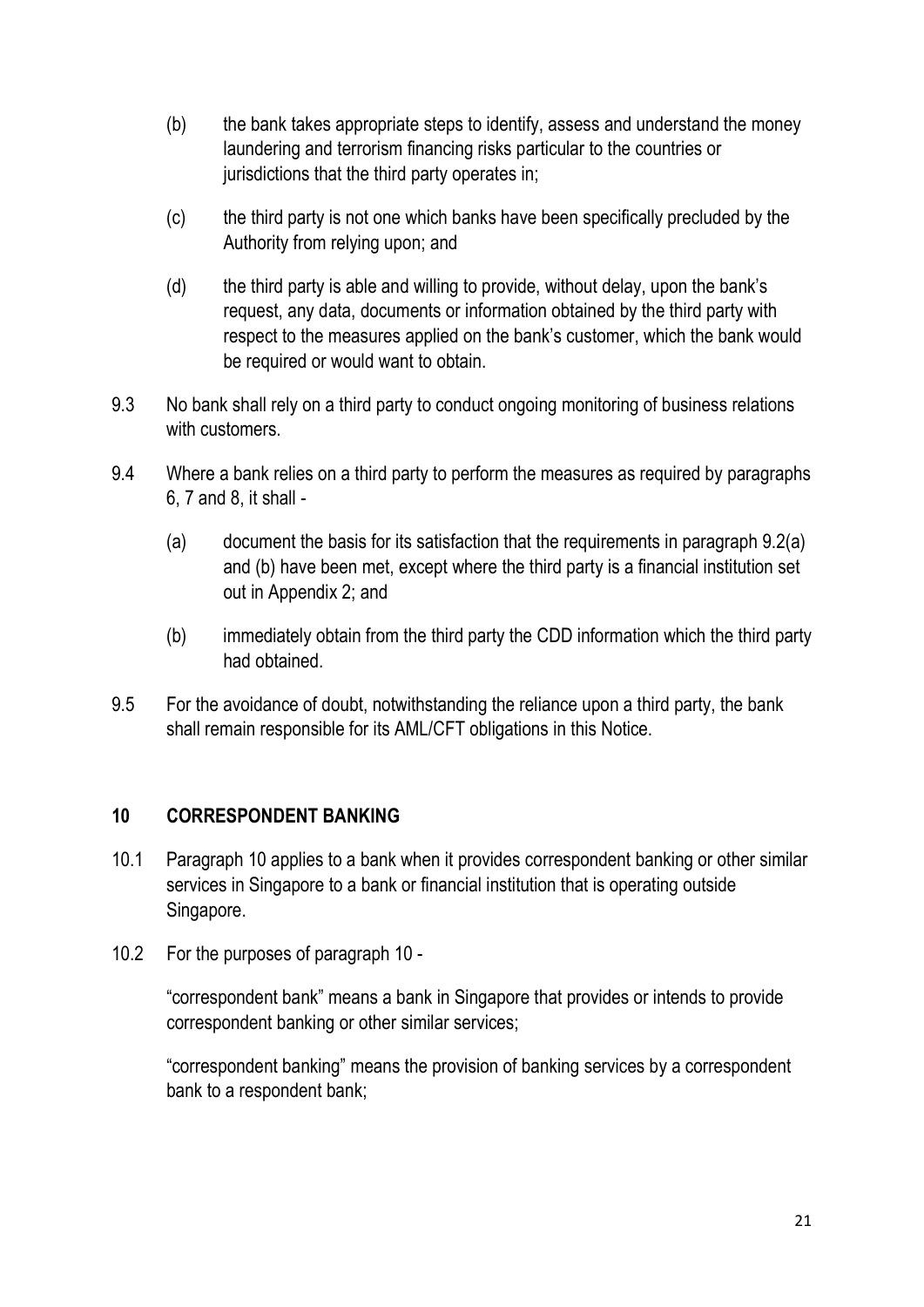"payable-through account" means an account maintained at the correspondent bank by the respondent bank but which is accessible directly by a third party to effect transactions on its own behalf;

"respondent financial institution" means a bank or financial institution, outside Singapore to which correspondent banking or other similar services are provided;

"shell financial institution" means a bank or financial institution incorporated, formed or established in a country or jurisdiction where the bank or financial institution has no physical presence and which is unaffiliated with a financial group that is subject to effective consolidated supervision; and

"similar services" include services undertaken for securities transactions or funds transfers, for the financial institution that is operating outside Singapore, whether as principal or for its customers.

- 10.3 A bank in Singapore shall perform the following measures, in addition to the measures as required by paragraphs 6, 7 and 8, when providing correspondent banking or other similar services:
	- (a) assess the suitability of the respondent financial institution by taking the following steps:
		- (i) gather adequate information about the respondent financial institution to understand fully the nature of the respondent financial institution's business, including making appropriate inquiries on its management, its major business activities and the countries or jurisdictions in which it operates;
		- (ii) determine from any available sources the reputation of the respondent financial institution and the quality of supervision over the respondent financial institution, including whether it has been the subject of money laundering or terrorism financing investigation or regulatory action; and
		- (iii) assess the respondent financial institution's AML/CFT controls and ascertain that they are adequate and effective, having regard to the AML/CFT measures of the country or jurisdiction in which the respondent financial institution operates;
	- (b) clearly understand and document the respective AML/CFT responsibilities of each financial institution; and
	- (c) obtain approval from the bank's senior management before providing correspondent banking or similar services to a new financial institution.

[MAS Notice 626 (Amendment) 2015]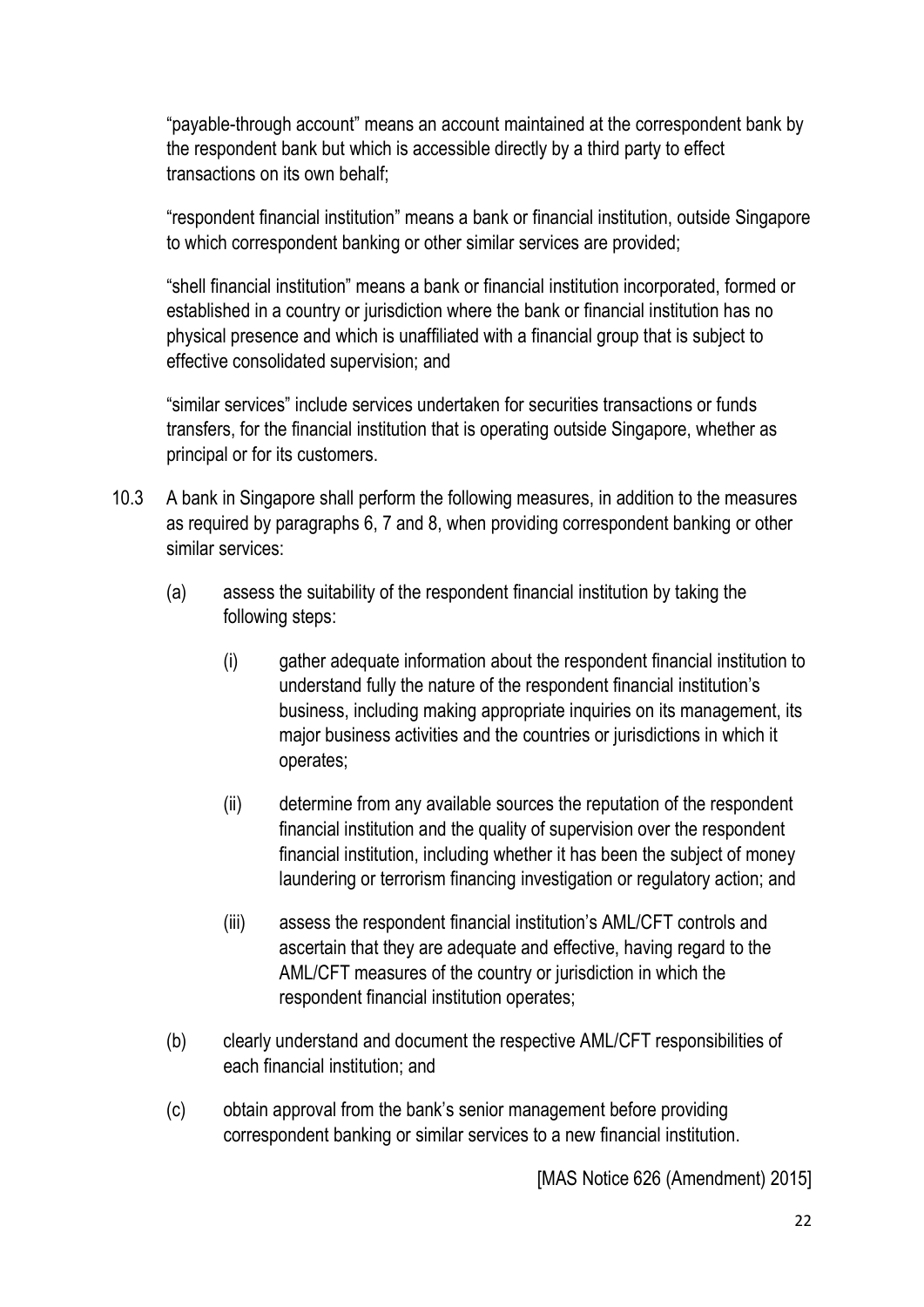- 10.4 Where the correspondent banking or other similar services involve a payable-through account, the correspondent bank shall be satisfied that -
	- (a) the respondent financial institution has performed appropriate measures at least equivalent to those specified in paragraph 6 on the third party having direct access to the payable-through account; and
	- (b) the respondent financial institution is able to perform ongoing monitoring of its business relations with that third party and is willing and able to provide CDD information to the correspondent bank upon request.
- 10.5 The correspondent bank shall document the basis for its satisfaction that the requirements in paragraphs 10.3 and 10.4 are met.
- 10.6 No bank shall enter into or continue correspondent banking or other similar services relationship with another bank or financial institution that does not have adequate controls against money laundering or terrorism financing activities, is not effectively supervised by the relevant authorities or is a shell financial institution.
- 10.7 A bank shall also take appropriate measures when establishing correspondent banking or other similar services relationship, to satisfy itself that its respondent financial institutions do not permit their accounts to be used by shell financial institutions.

## 11 WIRE TRANSFERS

- 11.1 Paragraph 11 shall apply to a bank when it effects the sending of funds by wire transfer or when it receives funds (including serial payments and cover payments) by wire transfer on the account of the wire transfer originator or the wire transfer beneficiary but shall not apply to a transfer and settlement between the bank and another financial institution where the bank and the other financial institution are acting on their own behalf as the wire transfer originator and the wire transfer beneficiary.
- 11.2 For the purposes of paragraph 11 -

"batch transfer" means a transfer comprising a number of individual wire transfers that are sent by a wire transfer originator to the same financial institutions, irrespective of whether the individual wire transfers are intended ultimately for one or more wire transfer beneficiaries;

"cover payment" means a wire transfer that combines a payment message sent directly by the ordering institution to the beneficiary institution with the routing of the funding instruction from the ordering institution to the beneficiary institution through one or more intermediary institutions;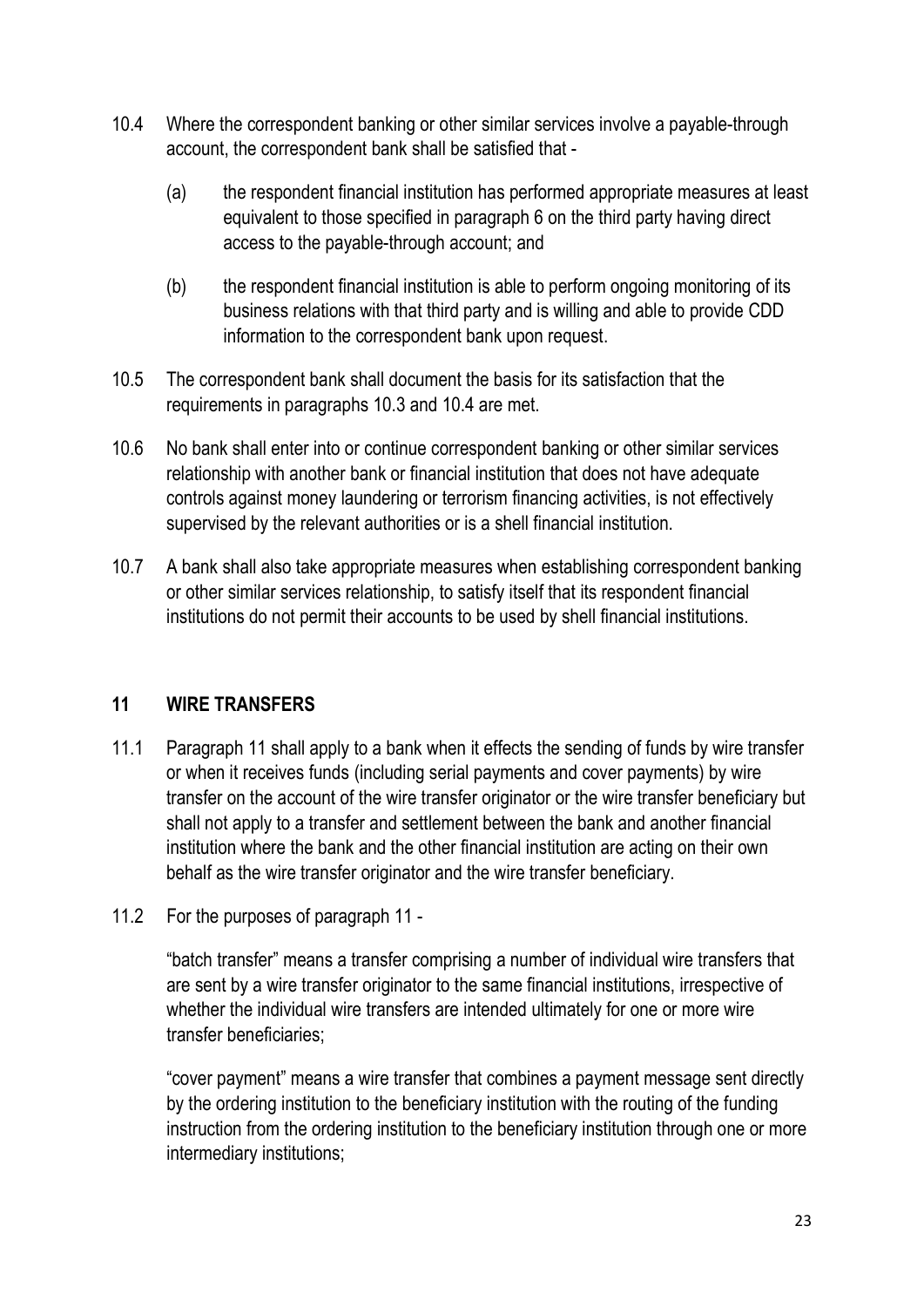"intermediary institution" means the financial institution in a serial payment or cover payment chain that receives and transmits a wire transfer on behalf of the ordering institution and the beneficiary institution, or another intermediary institution;

"serial payment" means a direct sequential chain of payment where the wire transfer 22

and accompanying payment message travel together from the ordering institution to the beneficiary institution, directly or through one or more intermediary institutions;

"straight-through processing" means payment transactions that are conducted electronically without the need for manual intervention;

"unique transaction reference number" means a combination of letters, numbers or symbols, determined by the payment service provider in accordance with the protocols of the payment and settlement system or messaging system used for the wire transfer, and which permits the traceability of the wire transfer;

"wire transfer beneficiary" means the natural person, legal person or legal arrangement who is identified by the wire transfer originator as the receiver of the wire transfer funds; and

"wire transfer originator" means the account holder who allows the wire transfer from that account, or where there is no account, the natural person, legal person or legal arrangement that places the wire transfer order with the ordering institution to perform the wire transfer.

## Responsibility of the Ordering Institution

- (I) Identification and Recording of Information
- 11.3 Before effecting a wire transfer, every bank that is an ordering institution shall
	- (a) identify the wire transfer originator and verify his or its identity, as the case may be (if the bank has not already done so by virtue of paragraph 6); and
	- (b) record adequate details of the wire transfer so as to permit its reconstruction, including but not limited to, the date of the wire transfer, the type and amount of currency transferred and the value date.
- (II) Cross-Border Wire Transfers Below or Equal To S\$1,500
- 11.4 In a cross-border wire transfer where the amount to be transferred is below or equal to S\$1,500, every bank which is an ordering institution shall include in the message or payment instruction that accompanies or relates to the wire transfer the following:
	- (a) the name of the wire transfer originator;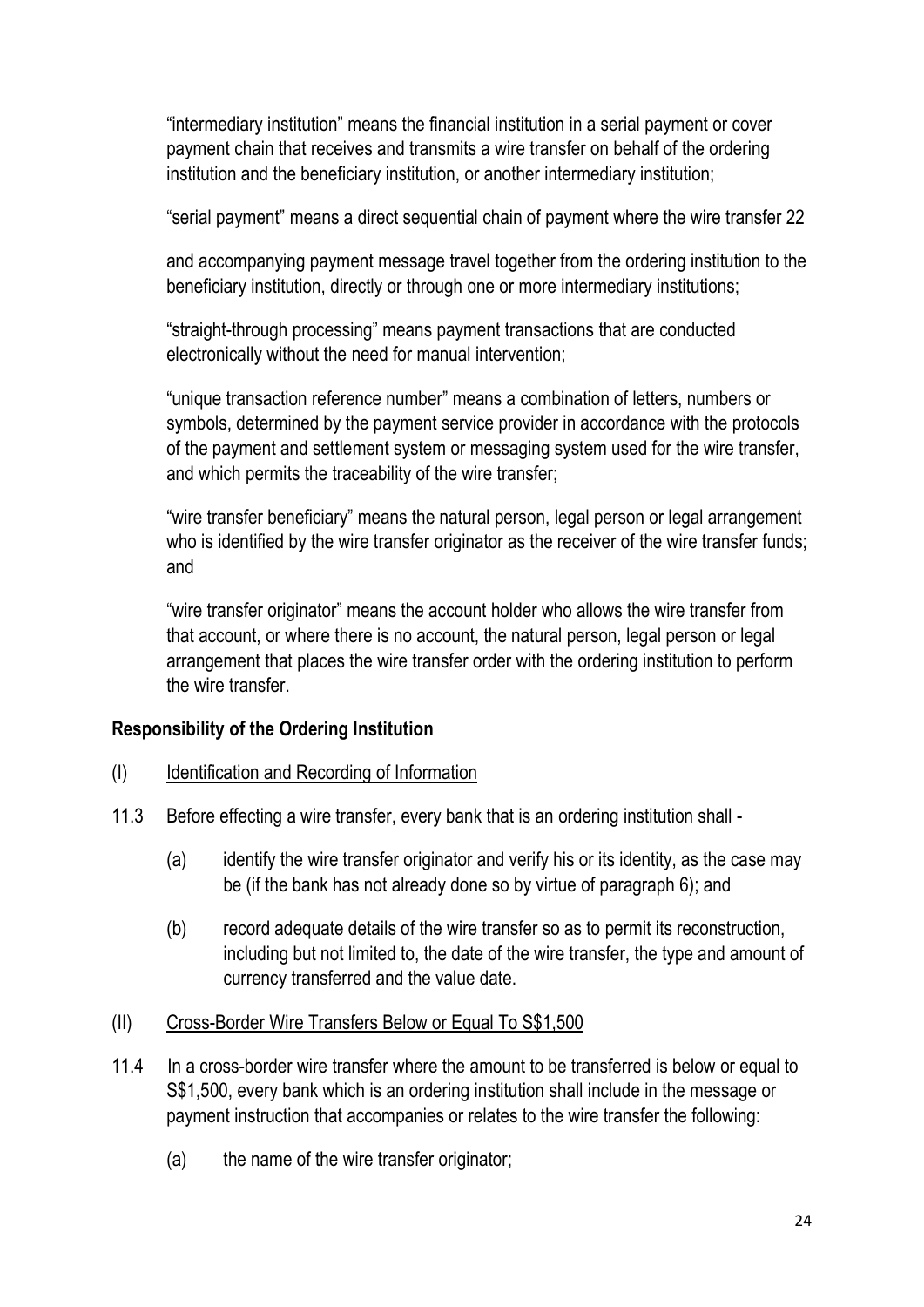- (b) the wire transfer originator's account number (or unique transaction reference number where no account number exists);
- (c) the name of the wire transfer beneficiary; and
- (d) the wire transfer beneficiary's account number (or unique transaction reference number where no account number exists).

#### (III) Cross-border Wire Transfers Exceeding S\$1,500

- 11.5 In a cross-border wire transfer where the amount to be transferred exceeds S\$1,500, every bank which is an ordering institution shall include in the message or payment instruction that accompanies or relates to the wire transfer the information required by paragraph 11.4(a) to 11.4(d) and any of the following:
	- (a) the wire transfer originator's
		- (i) residential address; or
		- (ii) registered or business address, and if different, principal place of business,

as may be appropriate;

- (b) the wire transfer originator's unique identification number (such as an identity card number, birth certificate number or passport number, or where the wire transfer originator is not a natural person, the incorporation number or business registration number); or
- (c) the date and place of birth, incorporation or registration of the wire transfer originator (as may be appropriate).
- 11.6 Where several individual cross-border wire transfers from a single wire transfer originator are bundled in a batch file for transmission to wire transfer beneficiaries, a bank shall ensure that the batch transfer file contains -
	- (a) the wire transfer originator information required by paragraph 11.5<sup>4</sup> and which has been verified; and
	- (b) the wire transfer beneficiary information required by paragraph 11.5<sup>5</sup> ,

which are fully traceable within the beneficiary country.

(IV) Domestic Wire Transfers

<sup>4</sup> Please note the references to paragraph 11.4(a) and (b) in paragraph 11.5.

<sup>5</sup> Please note the references to paragraph 11.4(c) and (d) in paragraph 11.5.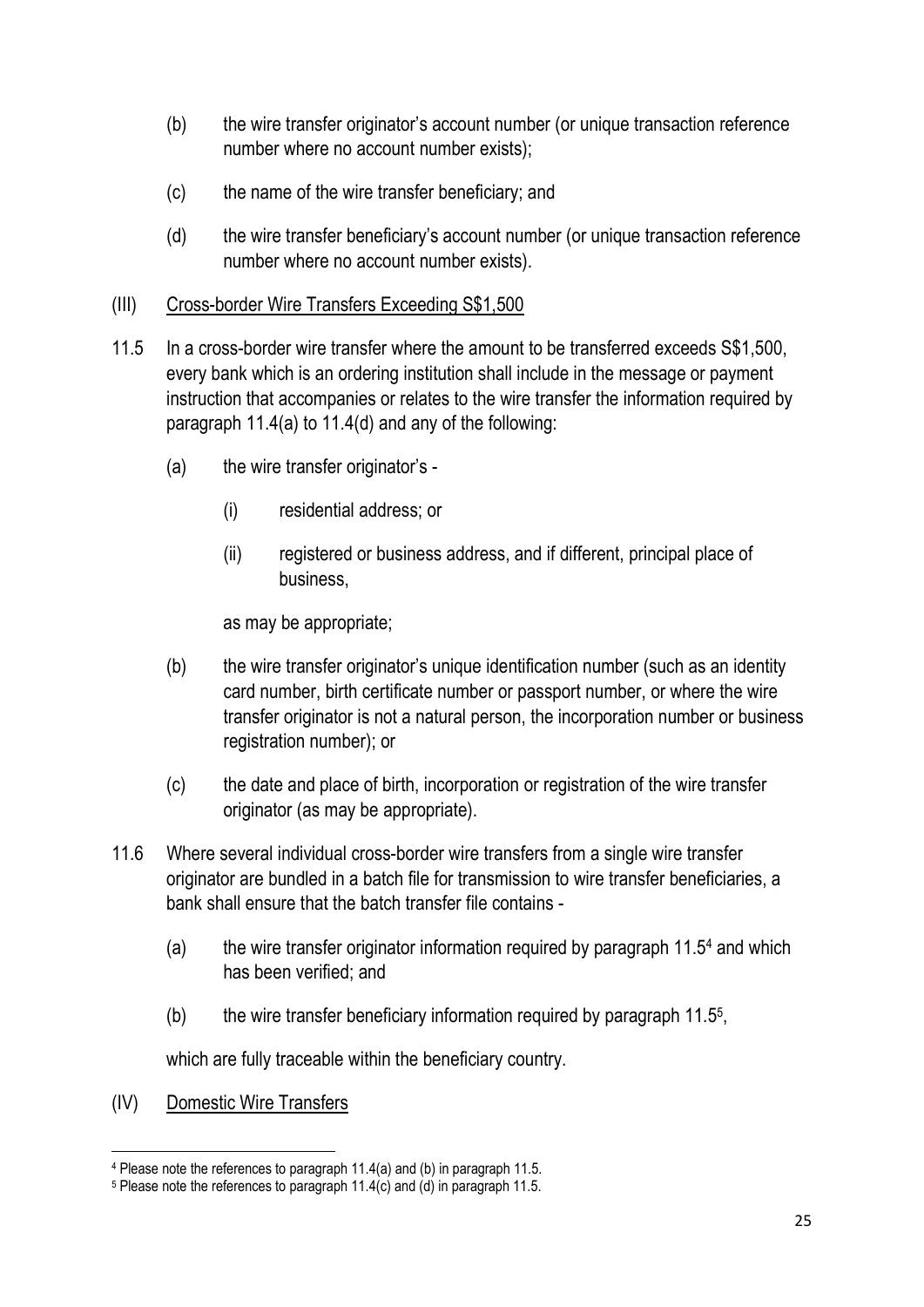- 11.7 In a domestic wire transfer, every bank that is an ordering institution shall either
	- (a) include in the message or payment instruction that accompanies or relates to the wire transfer the following:
		- (i) the name of the wire transfer originator;
		- (ii) the wire transfer originator's account number (or unique transaction reference number where no account number exists); and
		- (iii) any of the following:
			- (A) the wire transfer originator's:
				- (1) residential address; or
				- (2) registered or business address, and if different, principal place of business,

as may be appropriate;

- (B) the wire transfer originator's unique national identification number (such as an identity card number, birth certificate number or passport number, or where the wire transfer originator is not a natural person, the incorporation number or business registration number);
- (C) the date and place of birth, incorporation or registration of the wire transfer originator (as may be appropriate); or
- (b) include only the wire transfer originator's account number (or unique transaction reference number where no account number exists), provided -
	- (i) that these details will permit the transaction to be traced back to the wire transfer originator and wire transfer beneficiary;
	- (ii) the ordering institution shall provide the wire transfer originator information set out in paragraph 11.7(a) within 3 business days of a request for such information by the beneficiary institution, by the Authority or other relevant authorities in Singapore; and
	- (iii) the ordering institution shall provide the wire transfer originator information set out in paragraph 11.7(a) immediately upon request for such information by law enforcement authorities in Singapore.
- 11.8 All wire transfer originator and beneficiary information collected by the ordering institution shall be documented.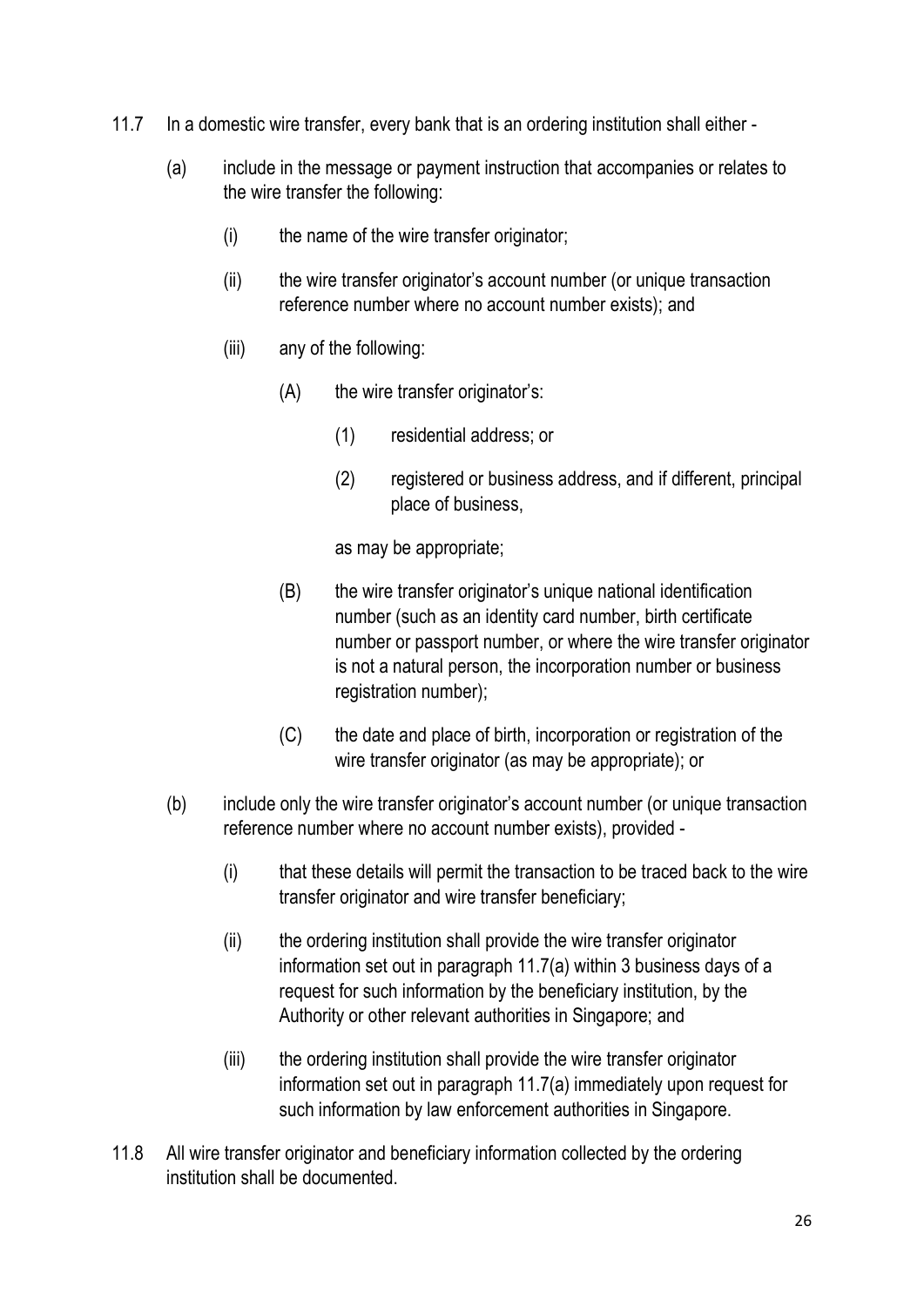11.9 Where the ordering institution is unable to comply with the requirements in paragraphs 11.3 to 11.8, it shall not execute the wire transfer.

#### Responsibility of the Beneficiary Institution

- 11.10 A bank that is a beneficiary institution shall take reasonable measures, including postevent monitoring or real-time monitoring where feasible, to identify cross-border wire transfers that lack the required wire transfer originator or required wire transfer beneficiary information.
- 11.11 For cross-border wire transfers, a beneficiary institution shall identify and verify the identity of the wire transfer beneficiary if the identity has not been previously verified.
- 11.12 A bank that is a beneficiary institution shall implement appropriate internal risk-based policies, procedures and controls for determining -
	- (a) when to execute, reject, or suspend a wire transfer lacking required wire transfer originator or wire transfer beneficiary information; and
	- (b) the appropriate follow-up action.

#### Responsibility of the Intermediary Institution

- 11.13 A bank that is an intermediary institution shall retain all the required wire transfer originator and wire transfer beneficiary information accompanying the wire transfer.
- 11.14 Where technical limitations prevent the required wire transfer originator or wire transfer beneficiary information accompanying a cross-border wire transfer from remaining with a related domestic wire transfer, a record shall be kept, for at least five years, by the receiving intermediary institution of all the information received from the ordering institution or another intermediary institution.
- 11.15 An intermediary institution shall take reasonable measures, which are consistent with straight-through processing, to identify cross-border wire transfers that lack the required wire transfer originator or wire transfer beneficiary information.
- 11.16 An intermediary institution shall implement appropriate internal risk-based policies, procedures and controls for determining -
	- (a) when to execute, reject, or suspend a wire transfer lacking required wire transfer originator or wire transfer beneficiary information; and
	- (b) the appropriate follow-up action.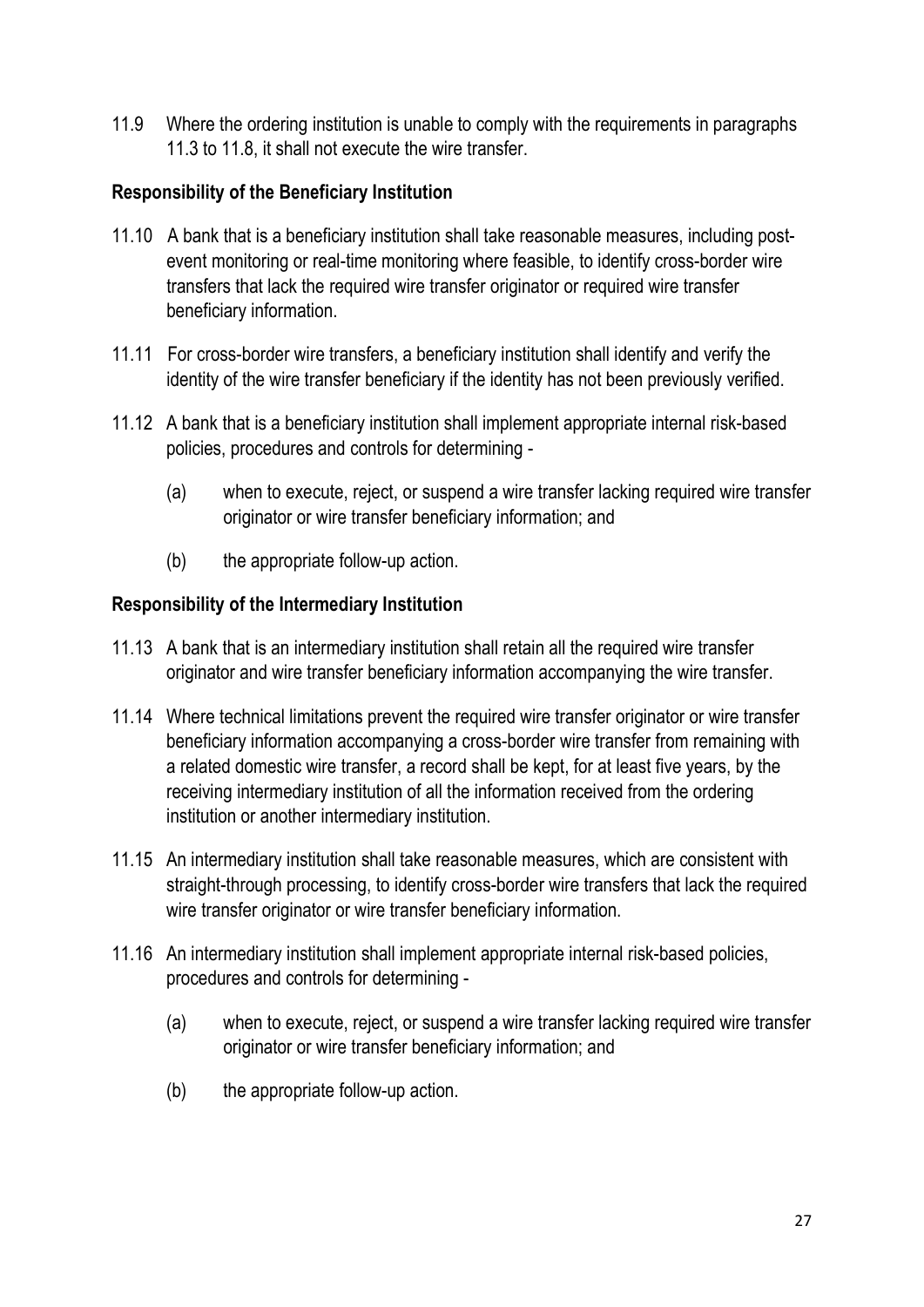## 12 RECORD KEEPING

- 12.1 A bank shall, in relation to all data, documents and information that the bank is required to obtain or produce to meet the requirements under this Notice, prepare, maintain and retain records of such data, documents and information.
- 12.2 A bank shall perform the measures as required by paragraph 12.1 such that
	- (a) all requirements imposed by law (including this Notice) are met;
	- (b) any individual transaction undertaken by the bank can be reconstructed (including the amount and type of currency involved) so as to provide, if necessary, evidence for prosecution of criminal activity;
	- (c) the Authority or other relevant authorities in Singapore and the internal and external auditors of the bank are able to review the bank's business relations, transactions, records and CDD information and assess the level of compliance with this Notice; and
	- (d) the bank can satisfy, within a reasonable time or any more specific time period imposed by law or by the requesting authority, any enquiry or order from the relevant authorities in Singapore for information.
- 12.3 Subject to paragraph 12.5 and any other requirements imposed by law, a bank shall, for the purposes of record retention under paragraphs 12.1 and 12.2, and when setting its record retention policies, comply with the following record retention periods:
	- (a) for CDD information relating to the business relations, wire transfers and transactions undertaken without an account being opened, as well as account files, business correspondence and results of any analysis undertaken, a period of at least 5 years following the termination of such business relations or completion of such wire transfers or transactions; and
	- (b) for data, documents and information relating to a transaction, including any information needed to explain and reconstruct the transaction, a period of at least 5 years following the completion of the transaction.
- 12.4 A bank may retain data, documents and information as originals or copies, in paper or electronic form or on microfilm, provided that they are admissible as evidence in a Singapore court of law.
- 12.5 A bank shall retain records of data, documents and information on all its business relations with or transactions for a customer pertaining to a matter which is under investigation or which has been the subject of an STR, in accordance with any request or order from STRO or other relevant authorities in Singapore.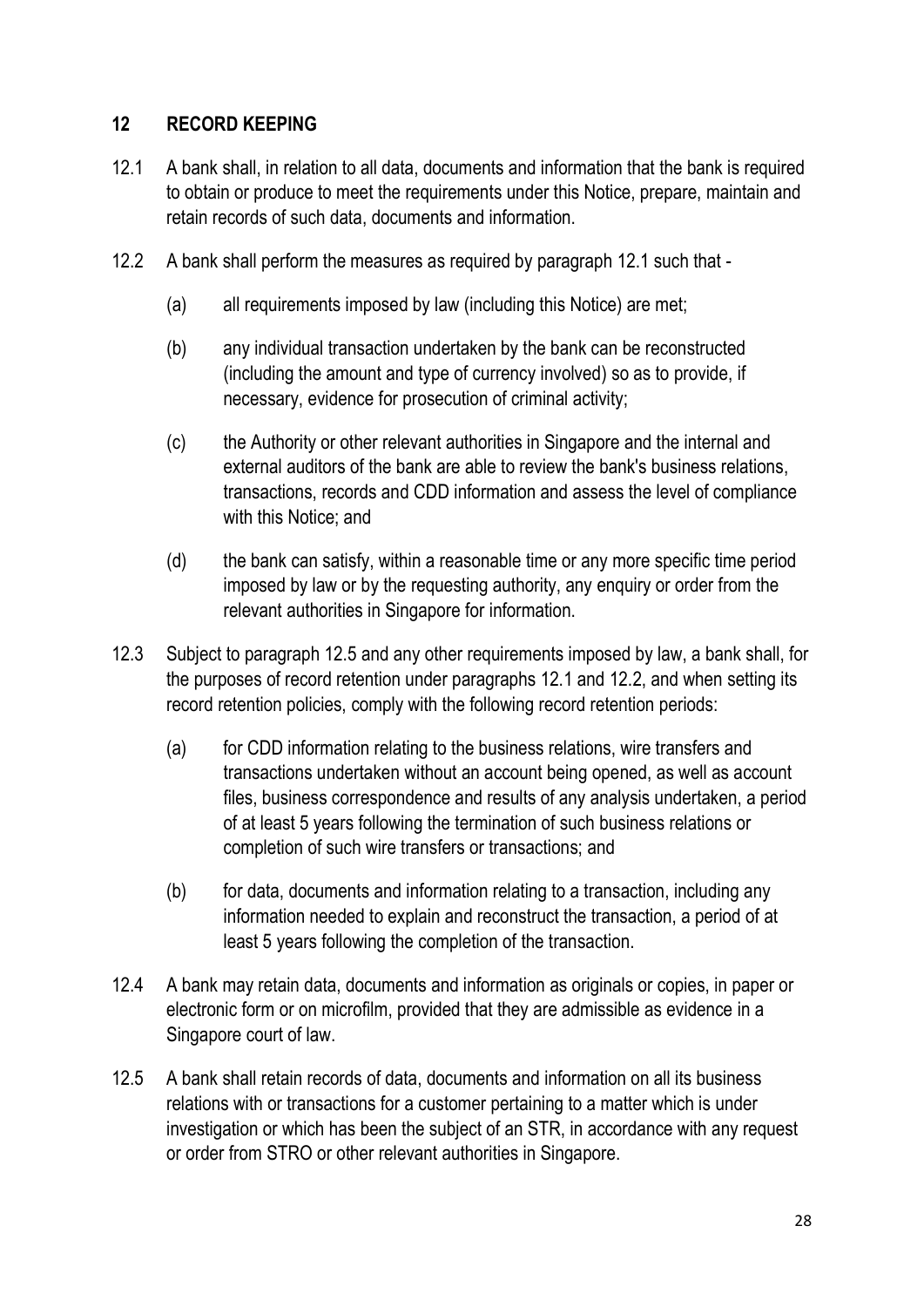## 13 PERSONAL DATA

- 13.1 For the purposes of paragraph 13, "individual" means a natural person, whether living or deceased.
- 13.2 Subject to paragraph 13.3 and for the purposes of complying with this Notice, a bank shall not be required to provide an individual customer, an individual beneficiary of a life insurance policy, an individual appointed to act on behalf of a customer, an individual connected party of a customer or an individual beneficial owner of a customer, with -
	- (a) any access to personal data about the individual that is in the possession or under the control of the bank;
	- (b) any information about the ways in which the personal data of the individual under subparagraph (a) has been or may have been used or disclosed by the bank; and
	- (c) any right to correct an error or omission of the personal data about the individual that is in the possession or under the control of the bank.

[MAS Notice 626 (Amendment) 2015]

- 13.3 A bank shall, as soon as reasonably practicable, upon the request of an individual customer, an individual appointed to act on behalf of a customer, an individual connected party of a customer or an individual beneficial owner of a customer, provide the requesting individual with the right to -
	- (a) access the following types of personal data of that individual, that is in the possession or under the control of the bank:
		- (i) his full name, including any alias;
		- (ii) his unique identification number (such as an identity card number, birth certificate number or passport number);
		- (iii) his residential address;
		- (iv) his date of birth;
		- (v) his nationality;
		- (vi) subject to section 21(2) and (3) read with the Fifth Schedule to the Personal Data Protection Act 2012 (Act 26 of 2012), any other personal data of the respective individual provided by that individual to the bank; and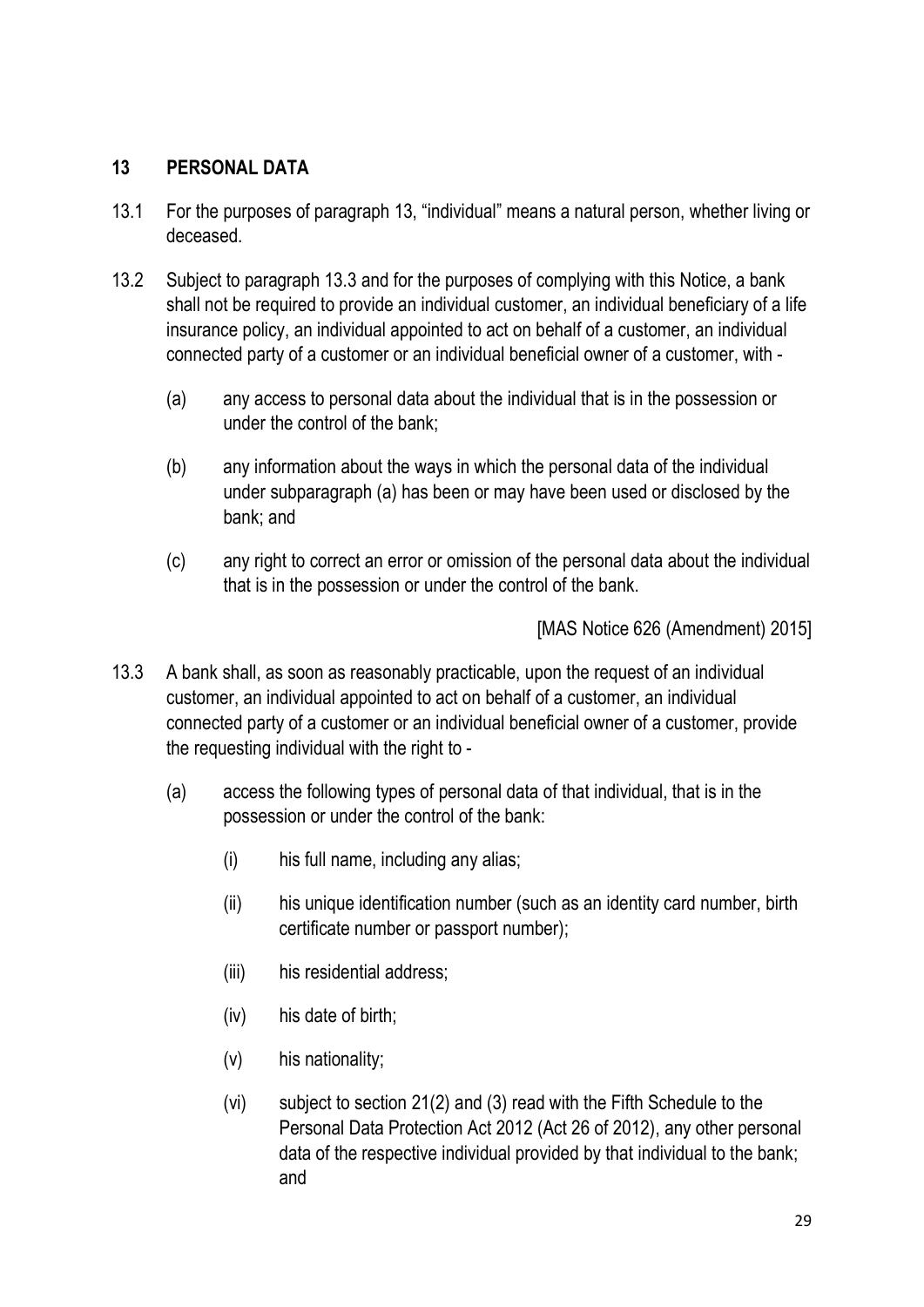- (b) subject to section 22(7) read with the Sixth Schedule to the Personal Data Protection Act, correct an error or omission in relation to the types of personal data set out in subparagraphs (a)(i) to (vi), provided the bank is satisfied that there are reasonable grounds for such request.
- 13.4 For the purposes of complying with this Notice, a bank may, whether directly or through a third party, collect, use and disclose personal data of an individual customer, an individual beneficiary of a life insurance policy, an individual appointed to act on behalf of a customer, an individual connected party of a customer or an individual beneficial owner of a customer, without the respective individual's consent.

[MAS Notice 626 (Amendment) 2015]

# 14 SUSPICIOUS TRANSACTIONS REPORTING

- 14.1 A bank shall keep in mind the provisions in the CDSA<sup>6</sup> and in the TSOFA that provide for the reporting to the authorities of transactions suspected of being connected with money laundering or terrorism financing and implement appropriate internal policies, procedures and controls for meeting its obligations under the law, including the following:
	- (a) establish a single reference point within the organisation to whom all employees and officers are instructed to promptly refer all transactions suspected of being connected with money laundering or terrorism financing, for possible referral to STRO via STRs; and
	- (b) keep records of all transactions referred to STRO, together with all internal findings and analysis done in relation to them.
- 14.2 A bank shall promptly submit reports on suspicious transactions (including attempted transactions), regardless of the amount of the transaction, to STRO, and extend a copy to the Authority for information.
- 14.3 A bank shall consider if the circumstances are suspicious so as to warrant the filing of an STR and document the basis for its determination, including where -
	- (a) the bank is for any reason unable to complete the measures as required by paragraphs 6, 7 and 8; or
	- (b) the customer is reluctant, unable or unwilling to provide any information requested by the bank, decides to withdraw a pending application to establish

<sup>6</sup> Please note in particular section 48 of the CDSA on tipping-off.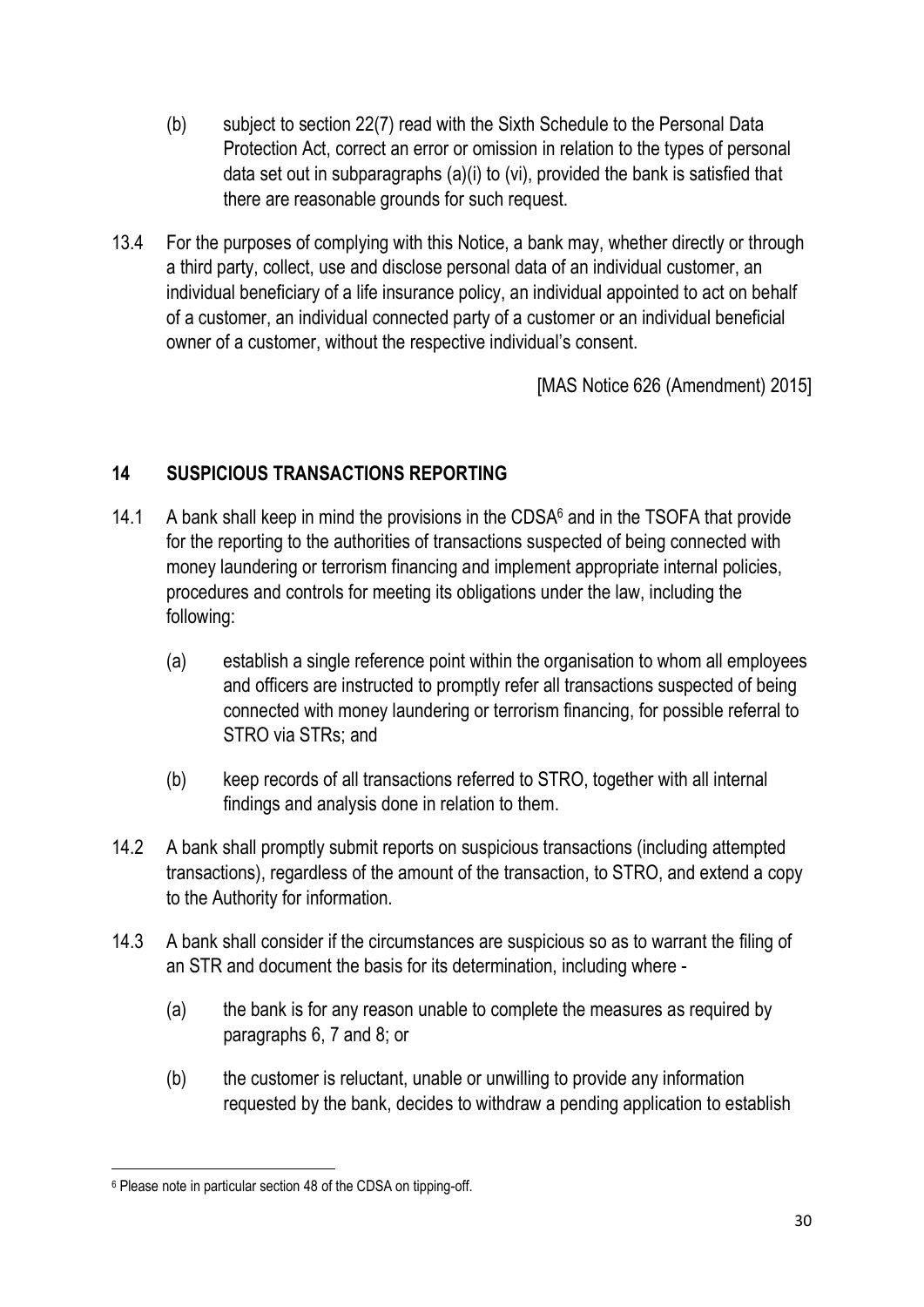business relations or a pending transaction, or to terminate existing business relations.

14.4 Where a bank forms a suspicion of money laundering or terrorism financing, and reasonably believes that performing any of the measures as required by paragraphs 6, 7 or 8 will tip-off a customer, a natural person appointed to act on behalf of the customer, a connected party of the customer or a beneficial owner of the customer, the bank may stop performing those measures. The bank shall document the basis for its assessment and file an STR.

## 15 INTERNAL POLICIES, COMPLIANCE, AUDIT AND TRAINING

- 15.1 A bank shall develop and implement adequate internal policies, procedures and controls, taking into consideration its money laundering and terrorism financing risks and the size of its business, to help prevent money laundering and terrorism financing and communicate these to its employees.
- 15.2 The policies, procedures and controls shall meet all requirements of this Notice.

## Group Policy

- 15.3 For the purposes of paragraphs 15.4 to 15.9, a reference to bank means a bank incorporated in Singapore.
- 15.4 A bank shall develop a group policy on AML/CFT to meet all requirements of this Notice and extend this to all of its branches and subsidiaries in its financial group.
- 15.5 Where a bank has a branch or subsidiary in a host country or jurisdiction
	- (a) in relation to which the FATF has called for countermeasures; or
	- (b) known to have inadequate AML/CFT measures, as determined by the bank for itself, notified to banks generally by the Authority or other foreign regulatory authorities,

the bank shall ensure that its group policy on AML/CFT is strictly observed by the management of that branch or subsidiary.

15.6 Subject to the bank putting in place adequate safeguards to protect the confidentiality and use of any information that is shared, the bank shall develop and implement group policies and procedures for its branches and subsidiaries within the financial group, to share information required for the purposes of CDD and for money laundering and terrorism financing risk management, to the extent permitted by the law of the countries or jurisdictions that its branches and subsidiaries are in.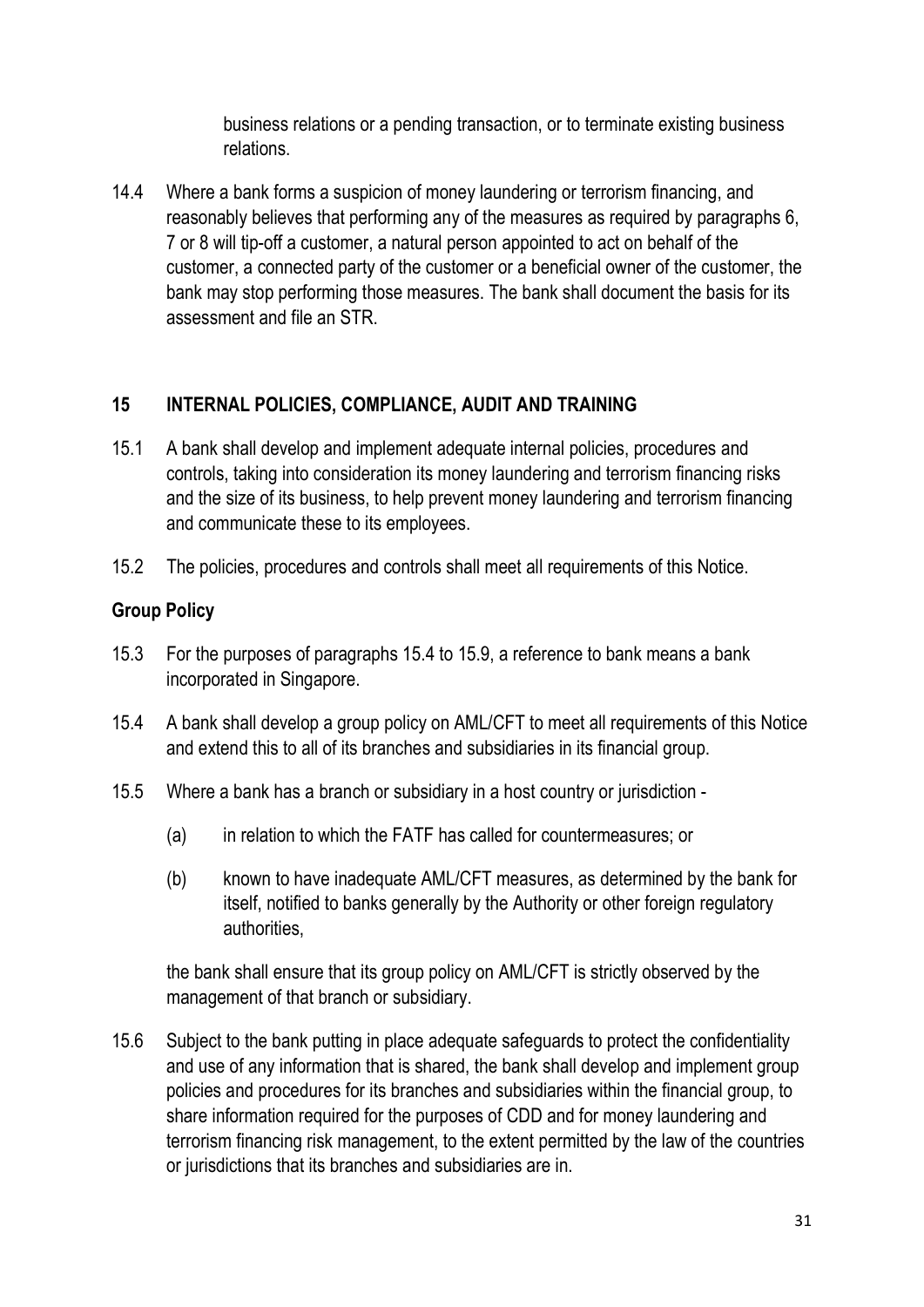- 15.7 Such policies and procedures shall include the provision, to the bank's group-level compliance, audit, and AML/CFT functions, of customer, account, and transaction information from its branches and subsidiaries within the financial group, when necessary for money laundering and terrorism financing risk management purposes.
- 15.8 Where the AML/CFT requirements in the host country or jurisdiction differ from those in Singapore, the bank shall require that the overseas branch or subsidiary apply the higher of the two standards, to the extent that the law of the host country or jurisdiction so permits.
- 15.9 Where the law of the host country or jurisdiction conflicts with Singapore law such that the overseas branch or subsidiary is unable to fully observe the higher standard, the bank shall apply additional appropriate measures to manage the money laundering and terrorism financing risks, report this to the Authority and comply with such further directions as may be given by the Authority.

#### **Compliance**

- 15.10 A bank shall develop appropriate compliance management arrangements, including at least, the appointment of an AML/CFT compliance officer at the management level.
- 15.11 A bank shall ensure that the AML/CFT compliance officer, as well as any other persons appointed to assist him, is suitably qualified and, has adequate resources and timely access to all customer records and other relevant information which he requires to discharge his functions.

## Audit

15.12 A bank shall maintain an audit function that is adequately resourced and independent, and that is able to regularly assess the effectiveness of the bank's internal policies, procedures and controls, and its compliance with regulatory requirements.

## Employee Hiring

15.13 A bank shall have in place screening procedures to ensure high standards when hiring employees and appointing officers.

## **Training**

- 15.14 A bank shall take all appropriate steps to ensure that its employees and officers (whether in Singapore or elsewhere) are regularly and appropriately trained on -
	- (a) AML/CFT laws and regulations, and in particular, CDD measures, detecting and reporting of suspicious transactions;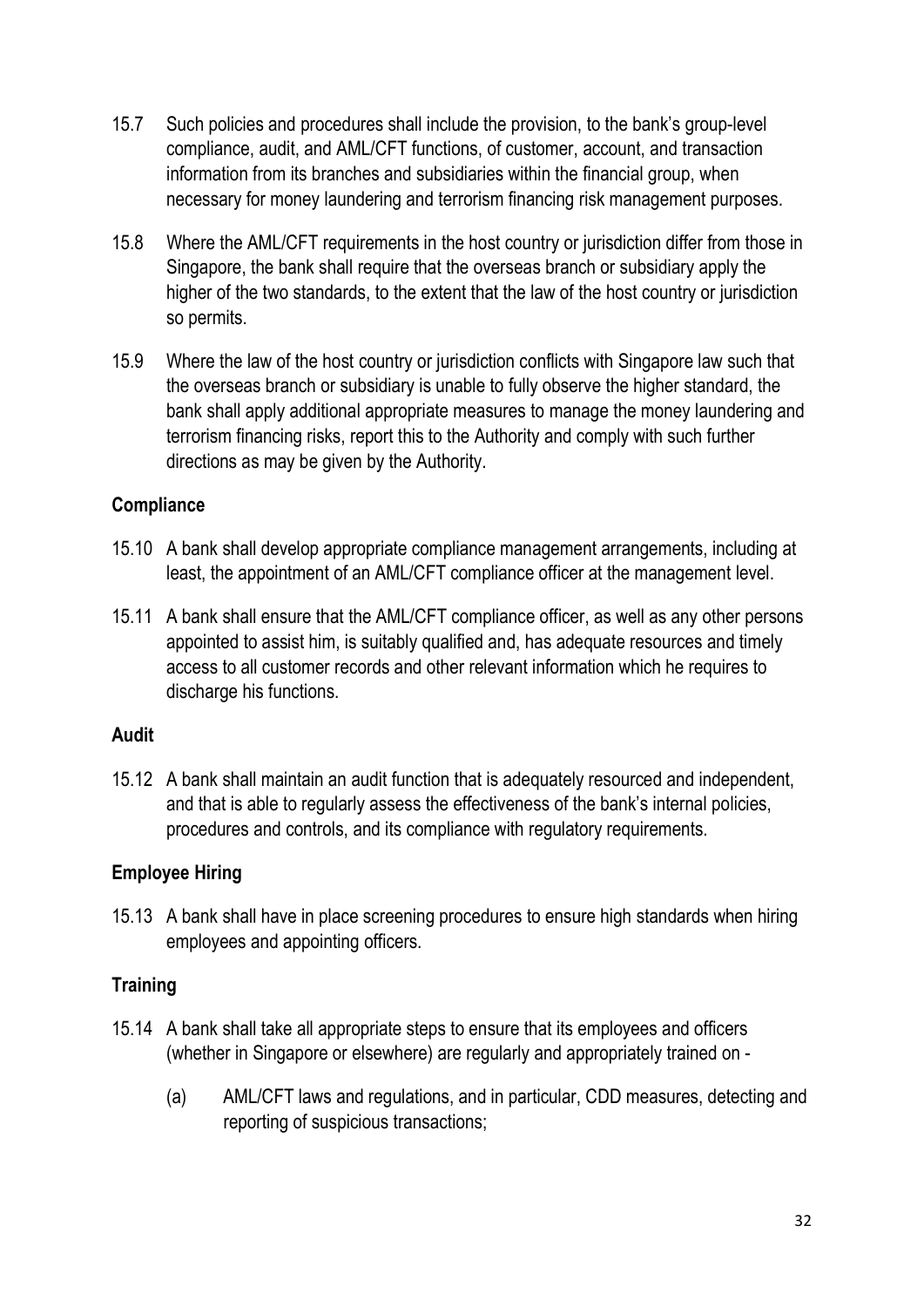- (b) prevailing techniques, methods and trends in money laundering and terrorism financing; and
- (c) the bank's internal policies, procedures and controls on AML/CFT and the roles and responsibilities of employees and officers in combating money laundering and terrorism financing.

Endnotes on History of Amendments

1. MAS Notice 626 dated 2 July 2007.

 (a) MAS Notice 626 (Amendment) 2009 dated 3 July 2009 with effect from 2 December 2009.

(b) MAS Notice 626 (Amendment) 2013 with effect from 23 January 2013.

(c) MAS Notice 626 (Amendment) 2014 with effect from 1 July 2014.

- 2. MAS Notice 626 dated 2 July 2007 cancelled with effect from 24 May 2015.
- 3. MAS Notice 626 dated 24 April 2015 with effect from 24 May 2015.
	- (a) MAS Notice 626 (Amendment) 2015 with effect from 30 November 2015.
	- (b) MAS Notice 626 (Amendment) 2021 with effect from 1 July 2021.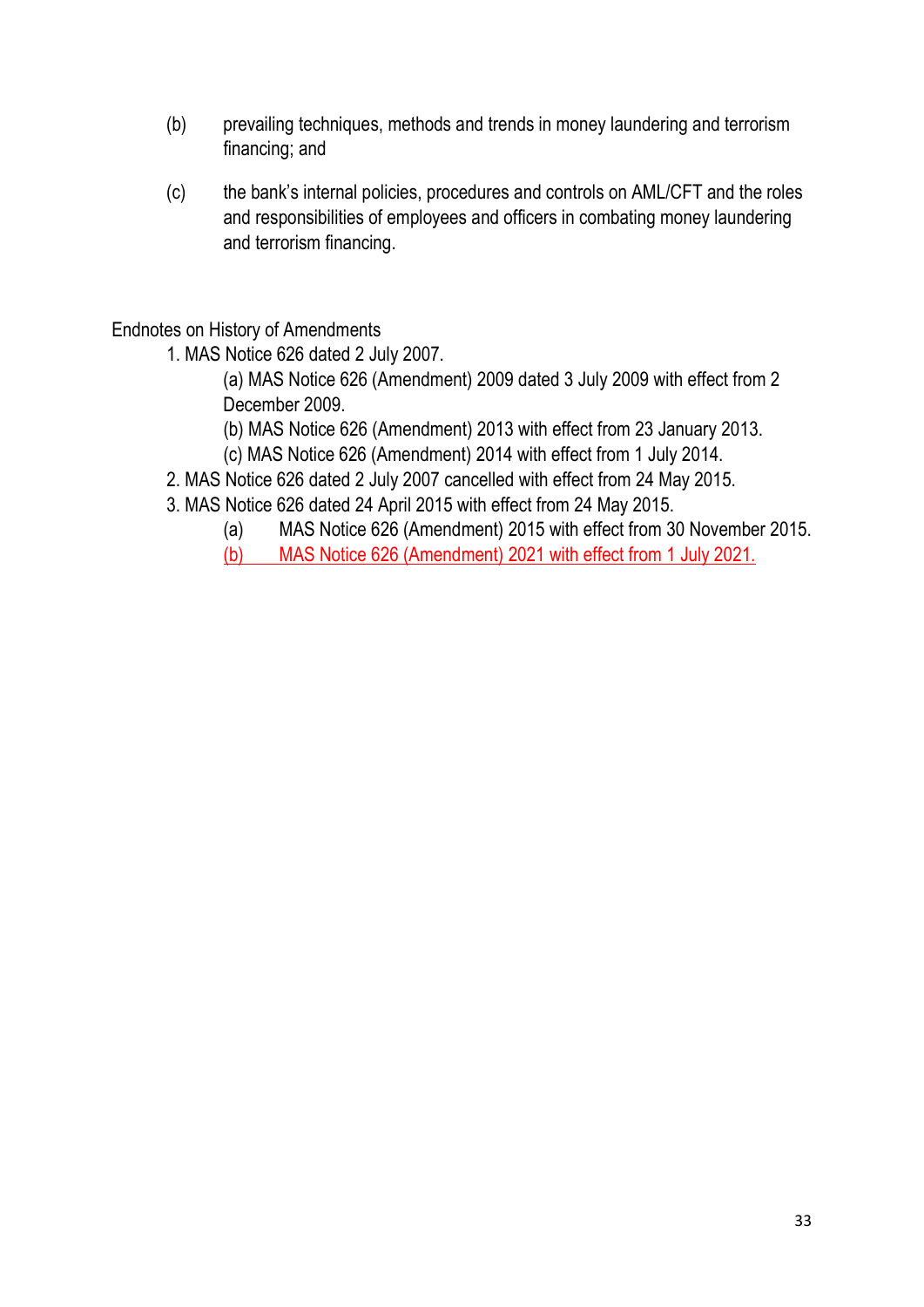# Appendix 1

1. Financial institutions that are licensed, approved, registered (including a fund management company registered under paragraph 5(1)(i) of the Second Schedule to the Securities and Futures (Licensing and Conduct of Business) Regulations (Rg. 10)) or regulated by the Authority but does not include -

 (a) holders of stored value facilities, as defined in section 2(1) of the Payment Systems (Oversight) Act (Cap. 222A); and

 $\left(\frac{b}{c}\right)$  a person (other than a person referred to in paragraphs 2 and 3) who is exempted from licensing, approval or regulation by the Authority under any Act administrated administered by the Authority, including a private trust company exempted from licensing under section 15 of the Trust Companies Act (Cap. 336) read with regulation 4 of the Trust Companies (Exemption) Regulations (Rg. 1).

# [MAS Notice 626 (Amendment) 2021]

- 2. Persons exempted under section 23(1)(f) of the Financial Advisers Act (Cap. 110) read with regulation 27(1)(d) of the Financial Advisers Regulations (Rg. 2).
- 3. Persons exempted under section 99(1)(h) of the Securities and Futures Act (Cap. 289) read with paragraph 7(1)(b) of the Second Schedule to the Securities and Futures (Licensing and Conduct of Business) Regulations.

Note: For the avoidance of doubt, the financial institutions set out in Appendix 2 fall within Appendix 1.